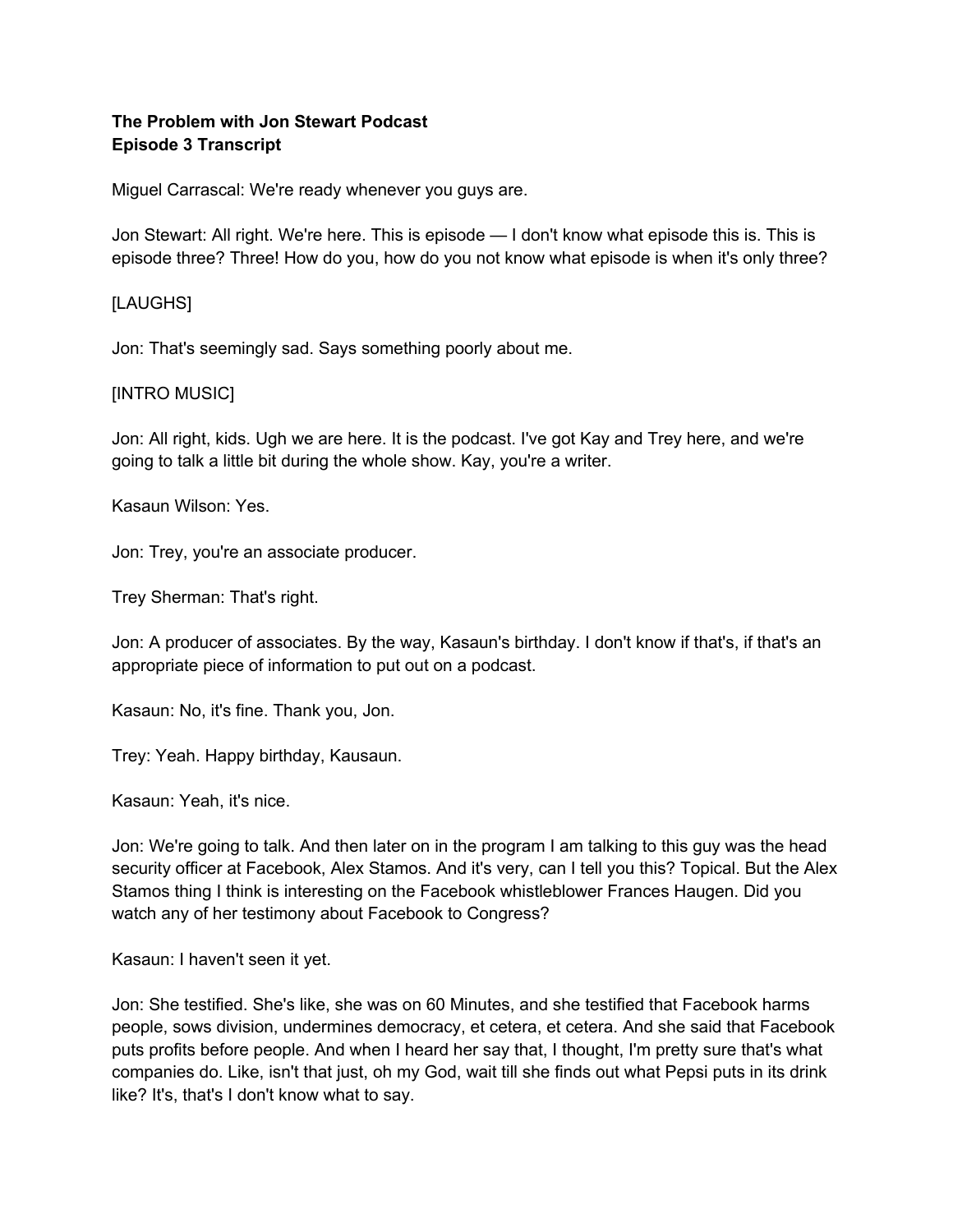Kasaun: I don't think McDonald's is having a board meeting right now, "Guys, we need to talk about the people."

# [JON LAUGHS]

Kasaun: No, they're like, "how many tweets can we get on the McRib today?"

Jon: That's exactly right. Here's what they're not saying. "I got to tell you, we got to really start pushing these salads, man."

## [KASAUN LAUGHS]

Jon: "Because they're because the McRib is bringing this country down. And we've got to, we've got to start putting people before profits."

Kasaun: The frappes are not for the people.

Jon: That -- can I tell you something? Here's what they need to change, their little sign out front of the McDonald's, It's got to say, "billions helped."

## [LAUGHS]

Jon: Not served -- helped.

Trey: McDonald's has hands down the best fries –

Jon: Of course.

Trey: – I think of any fast food restaurant out there. Can we all agree?

Jon: No battle here.

Kasaun: No battle. Research is not here, so I feel very comfortable saying, Ronald Reagan is personally responsible for crack cocaine, mass incarceration, and the release of McDonald's fries in the black community.

## [LAUGHS]

Kasaun: That's how addictive those fries are. It's like, why am I, why am I scratching myself at 1:00 in the morning? Why am I out here? Why am I on Hollywood Boulevard?

Jon: And nothing has been able to? And you believe that was -- so Reagan, along with the CIA, is behind the fries?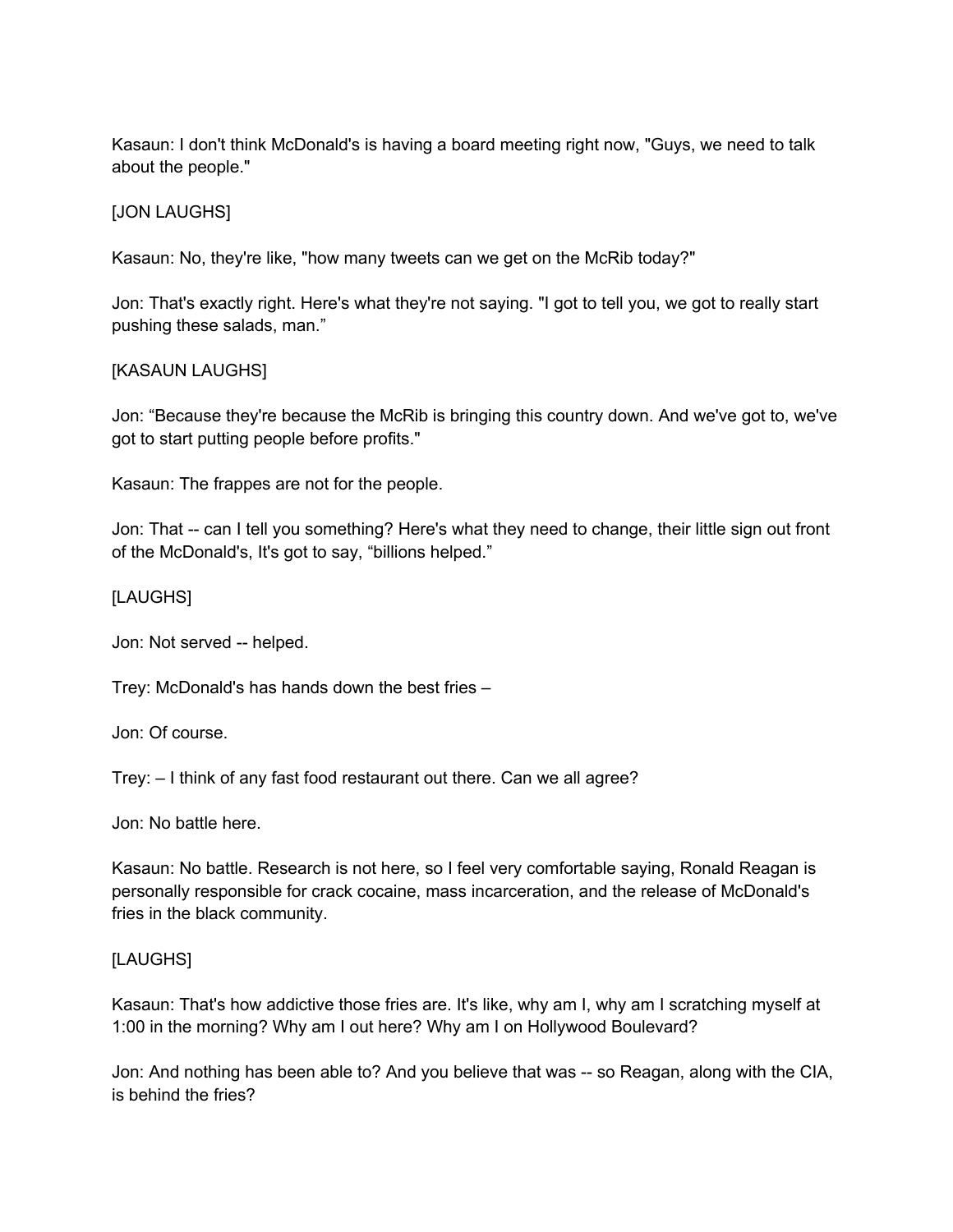Kasaun: Yes, I believe "just say no" was originally about a two piece.

Jon: About the fries?

Kasaun: Yes. A four piece nugget, a fry, and sweet and sour sauce.

Jon: Kasaun, what did you spend your birthday doing today, by the way?

Kasaun: Oh, I mean, so many things. I went online, and working on episodes, so I've been looking up things about reparations. So that's fun! I mean talk about leisurely and fun and low risk, high reward. Slavery and reparations.

## [LAUGHS]

Kasaun: I mean.

Jon: Happy birthday to you.

Kasaun: I just want everybody to know if you work on The Problem with Jon Stewart, the algorithm of your Google searches are, it's — the FBI would have a field day.

### [JON LAUGHS]

Jon: I can't wait. You know what? We got a FOI, everybody on the show –

## [KASAUN LAUGHS]

Jon: – Just to make sure that you guys are still okay. I'm very worried now that there's all kinds of files being compiled in the NSA and elsewhere. Now we did the freedom episode –

#### Kasaun: Yes.

Jon: – And we talked a lot about freedom and how it concerns masking and things like that and then we talked to some dissidents in other countries. So I ask you, Trey –

Trey: Mm hmm. Me.

Jon: – Kasaun, what is the state of freedom in America today and what was your feelings watching the episode? And tell me, like I'm an old white man.

Kasaun: I will say working on the episode, I never want to see the insurrection footage ever again.

Jon: Really. You don't like watching tourists on a tour of the Capitol, just taking pictures and walking in between the velvet rope?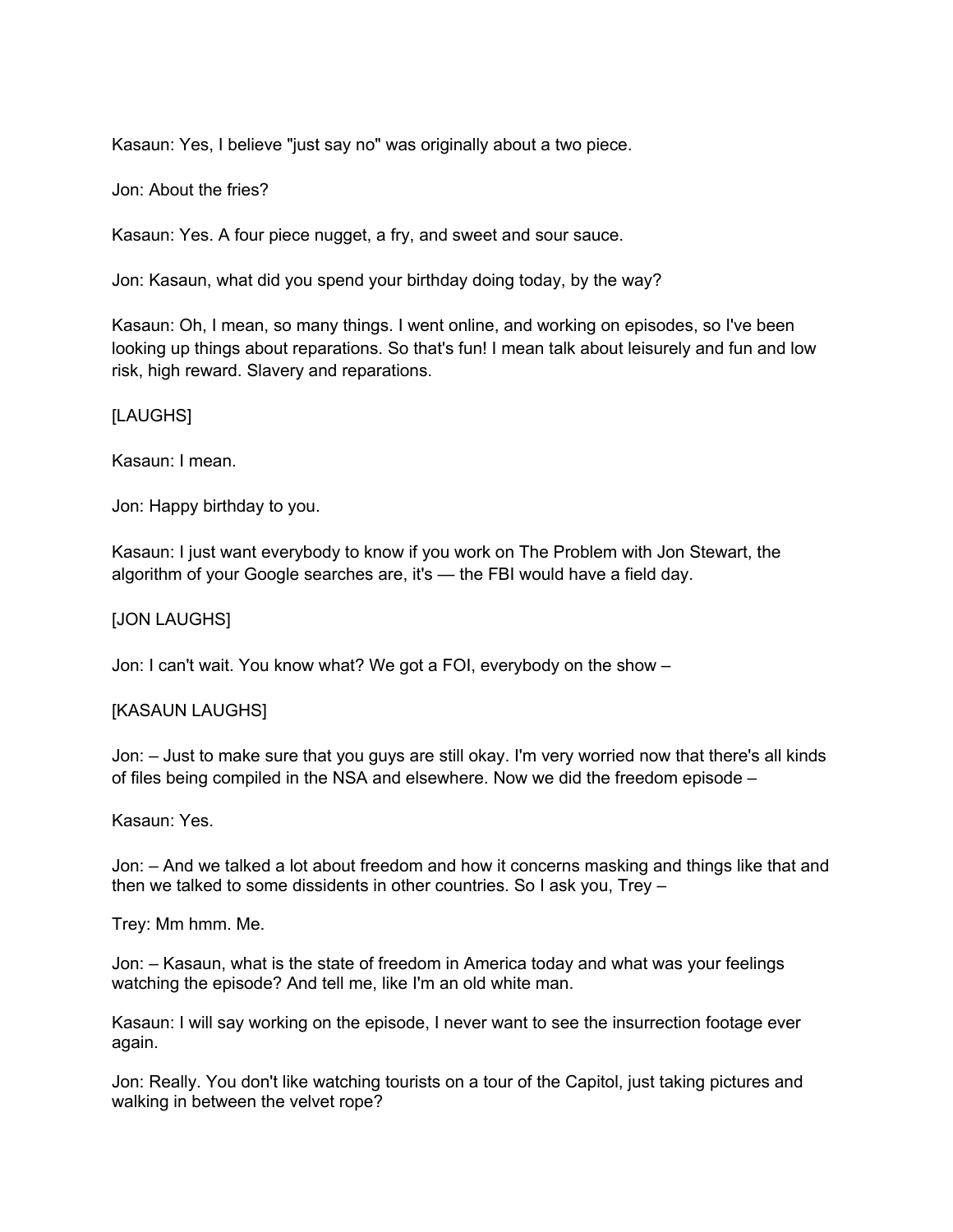Kasaun: I'm sorry, Jon Stewart. Is that, was that what happened?

Jon: Yeah, no, we just we were there. I mean, they were there. We… I've got to go.

Kasaun: The most advanced school trip of all time.

### [JON LAUGHS]

Kasaun: Is just the worst episode of magic school bus that ever... Miss Frizzle went dark.

Jon: Don't don't even.

Kasaun: It gets dark. I will say watching the insurrection, I thought my overwhelming thought was that that was clearly a white people's first time ever protesting. Like white people, you guys suck at protesting. You guys are terrible. At least one Black people loot, we take things you can actually use like dishwashers.

### [JON LAUGHS]

Jon: Are you saying people don't need a gavel?!

Kasaun: No!

Jon: People need a gavel. You don't know. Let's say you're in a meeting and it's you know, there's some murmuring, wouldn't you want to gavel that?

Kasaun: I don't know how much street value Mitch McConnell's letter opener has.

Jon: Trey, do you feel like masks and vaccines are the greatest threat to freedom in America today?

Trey: My take on masks and vaccines is that people are reacting to threats that don't really exist.

Jon: Yes.

Trey: Because we've always done vaccines.

Jon: Right.

Trey: And suddenly that's a threat to freedom. It's a freedom we've always been willing to give up for, you know, collective well-being.

Jon: Right. Kasuan, what, you know I think that's such an interesting point is we've created solutions to these threats that don't seem like they're threats. But there, there must be a purpose to why they're deemed threats.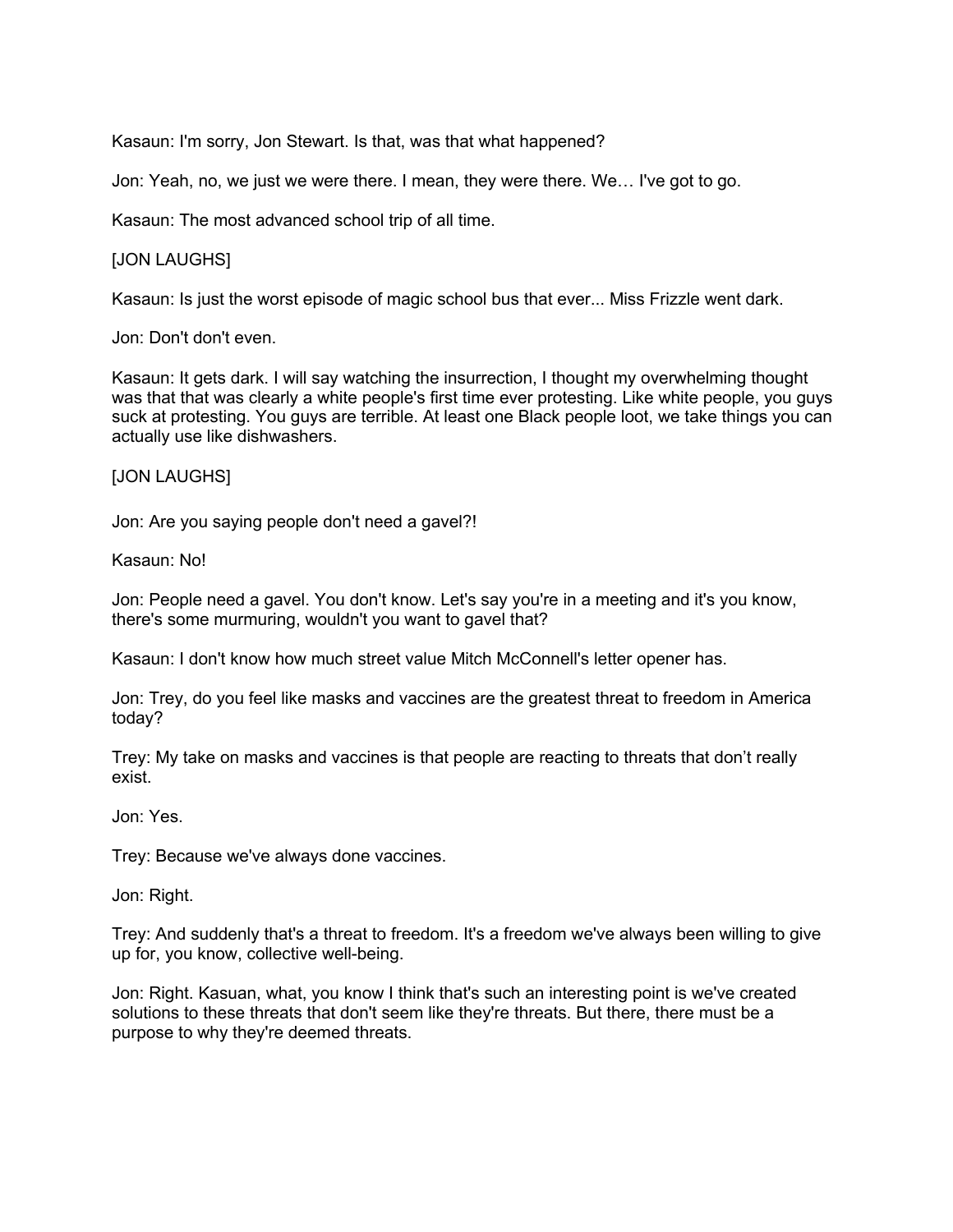Kasaun: Yeah, I think one thing, one challenge we had writing this episode is we — it may be the one episode, "Freedom" is such a huge umbrella, that everything we talked about felt like it was supposed to be its own episode.

Trey: Mm hmm.

Jon: That's interesting.

Kasaun: Vaccine, the history of vaccines: we could do a whole episode on that. We talked about women's rights, like the idea that people are protesting with "my body, my choice," when it's like we kind of been saying that all this time. The audacity to say I can't breathe, which is like, "oh, you can!"

Jon: Boy, you can. Well, that was the thing. You know, I was I think I was talking to Chappelle about this and we were you know, we were discussing what was happening in Michigan. And he was just like, you know, "now they know what it feels like." You know, Black people have felt this way for a long time. And you took away, you made one change to what they could do and they couldn't last two weeks without coming in and storming a capitol with guns.

Kasaun: Yeah, I think one of the most important lines from the episode and I'm glad it's still in there is like, "if you define freedom as 100 percent of everything that you want, 95 percent, taking away five percent for the greater good is going to feel like oppression."

Jon: Yes!

Kasaun: And even getting into like Hitler and slavery and all of those grand concepts that we've now drawn up over masks and vaccines, it's like your definition of freedom is going to also define your "Hitler," based on if it's just complete convenience.

Jon: Right.

Kasaun: Then, yeah. If someone's taking away your convenience, it's going to feel like Hitler.

Trey: I do think that we have to acknowledge how ideas of white supremacy definitely still inform, like a lot of our institutions, it's in the minds of everyday Americans. And part of what I think these sort of criticisms about losing freedoms is that we don't want to lose white supremacy like white people don't wanna, nobody wants to give up their status.

Jon: Right. And people don't give it up willingly, certainly.

Trey: Right. And I really do think in part like that's what it's about when we talk about the masks and the vaccine it's like I need to have agency over my own decisions. No one wants to give that up.

Jon: Do you think some of it is a concern? Whether it be sort of primordial or subconscious or those kinds of things that if we no longer, meaning white people, have the supremacy, that we will somehow be treated the way that minorities have oftentimes been mistreated in this country. That to give that up means you are suddenly as vulnerable as we've made other populations in the country.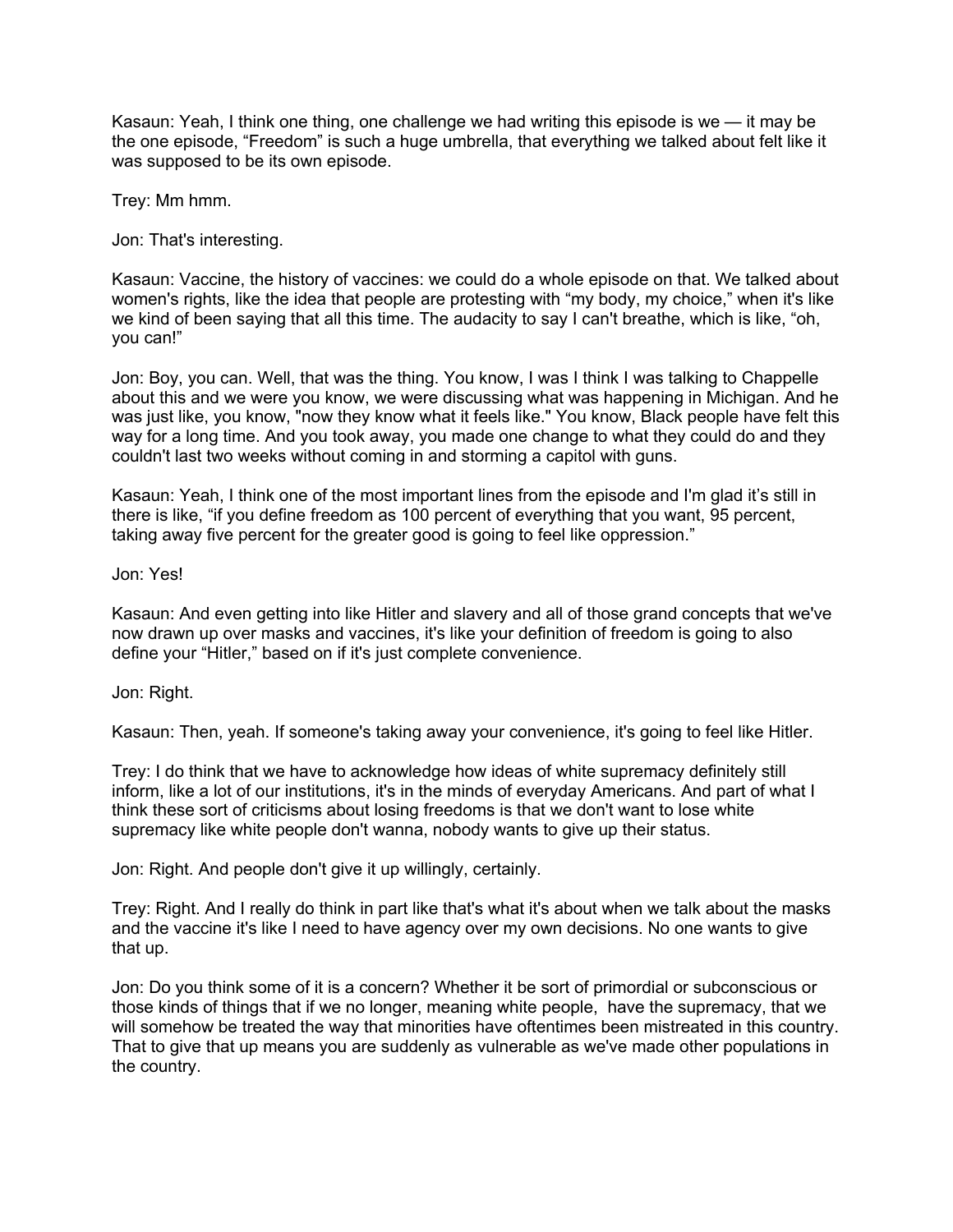Kasaun: Absolutely, I do. And I think that's, I think that's why a lot of the fight among things like critical race theory, I think that's why those concepts have been hijacked in a way. And I think even some of the things we talk about in office, like freedom, even concepts like socialism, to a certain degree, those things get hijacked from what they actually are at the core, which is like critical race theory, like let's teach what actually happened in history. And it's not even an agenda or an intention, but literally just a legalistic view of history in a way that teaches history in a way that some schools just don't. That's what it is.

Jon: So you're a communist, is what you're saying.

Kasaun: Well, OK, Jon, that's how rumors start. Let's not.

[LAUGHS]

Jon: Isn't it so interesting, though, that in defense of it, critical race theory, a thing that most people do not understand, and if you were to ask them about it, they would give you ridiculous commentary on it. That that is seen as so insidious and dangerous, but a virus that is clearly invisible and killing people is dismissed. And what does that say about us that people in this country are more fearful of the truth about our history than a novel virus that seems to have no cure.

Trey: In large part, I think it comes down to the fact that a lot of us have lost, we've lost the freedom to think freely. We are sitting around waiting to be told what to believe by Twitter or people within our same ideological thinking.

Jon: Right.

Trey: And I was talking to my dad about this recently and he has a saying that, "what people believe is more powerful than what is true."

Jon: Dad's a wise man.

Trey: We should have him on.

Jon: Your dad, it could be the — What's your dad's name?

Trey: So this should be straightforward. I'm sorry it's not.

Jon: This should be pretty straight.

[LAUGHS]

Kasaun: Nelson Mandela, like.

Jon: I got to tell you, it was, it was the pause right there I was like, "Oh, this is about to get good."

Trey: OK, well, I have —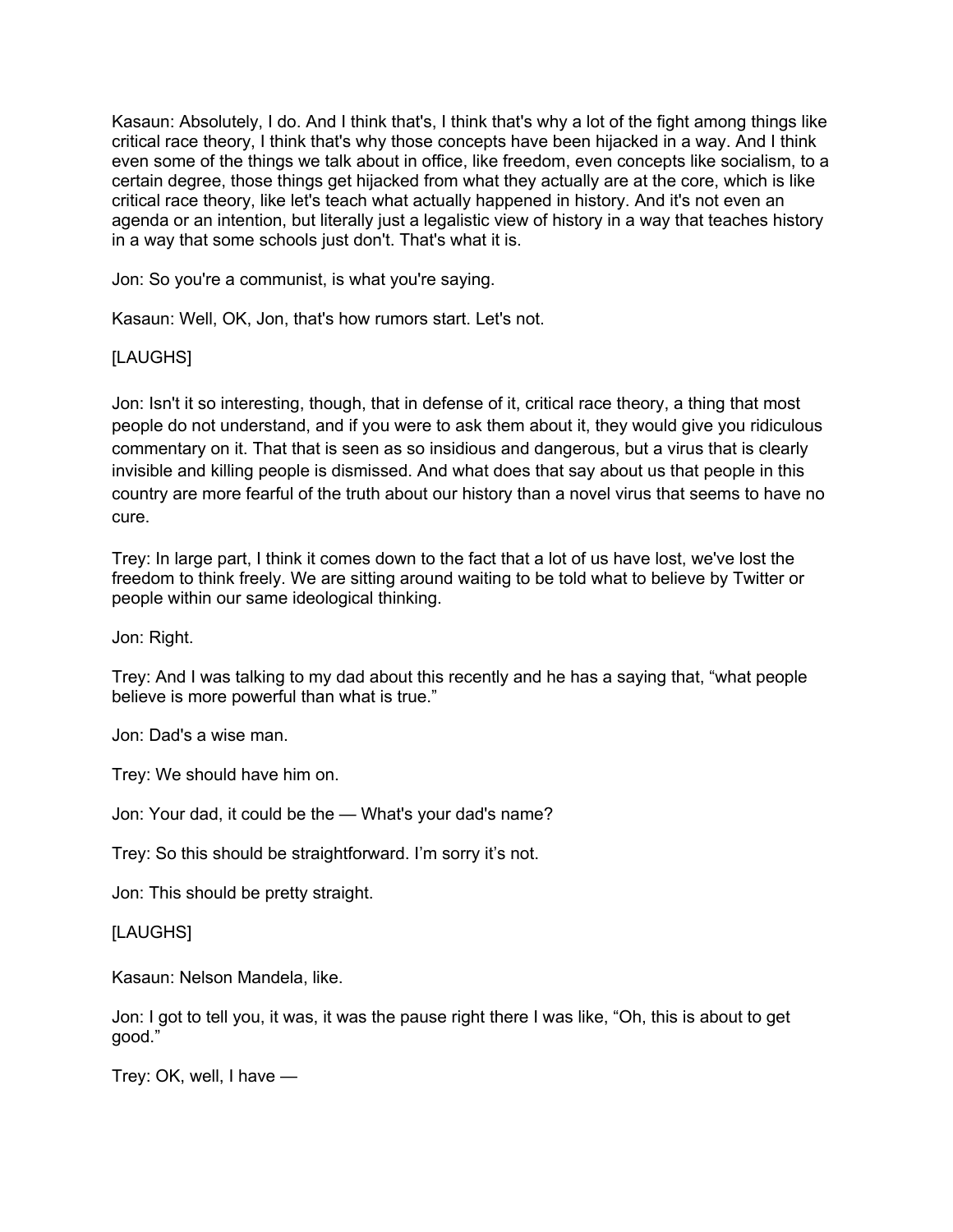Kasuan: You may have heard of him. His name is Barack Hussein Obama.

Trey: I have a confession to make.

Jon: All right. All right.

Trey: My name is not Trey at all.

Jon: Oh, Trey is because you're the third.

Trey: Oh, look at, look at the leaps you've made. You know how often I have to explain.

Jon: Trey is for the third.

Trey: Yes, I'm the third William.

Jon: William Sherman the third. So your dad is William Sherman, Jr. I really thought I was gonna be like, "My real name is Shadowman."

### [LAUGHS]

Jon: It was I thought we were about to go into like a superhero reveal, like where Trey was going to be, like, "I've got a confession to make. I have electro-powers and my real name isn't Trey. It's Electroboy."

Kasaun: I felt so bad. I was like, just please don't say R. Kelly, please don't say R. Kelly.

#### [LAUGHS]

Kasaun: Oh, whatever you do, please don't say R. Kelly.

Trey: Even if that was the truth, I wouldn't have said R. Kelly.

Jon: That's hilarious.

Kasaun: Speaking of freedom,

Jon: Segueway! Speaking of R. Kelly should be the way we get into any new subject. Speaking of R. Kelly, so freedom. So for when you see all this is there an eye roll in any way for a Black person living in America, when the big discussion now is about fear of this terrible future where the government mandates restrictions on your on your freedom and watching, like you say, white people freaking out about even the smallest of things that you would think you were doing for the betterment of the social good.

Kasaun: I have two answers for that.

Jon: Please.

Kasaun: One is yes, I think it's dismissive and hurtful and it does belittle the experience of a lot of people who view history through just very practical eyes to equate mask mandates or taking a vaccine or just saying like, hey, our job requires you to take a vaccine and saying, "I have the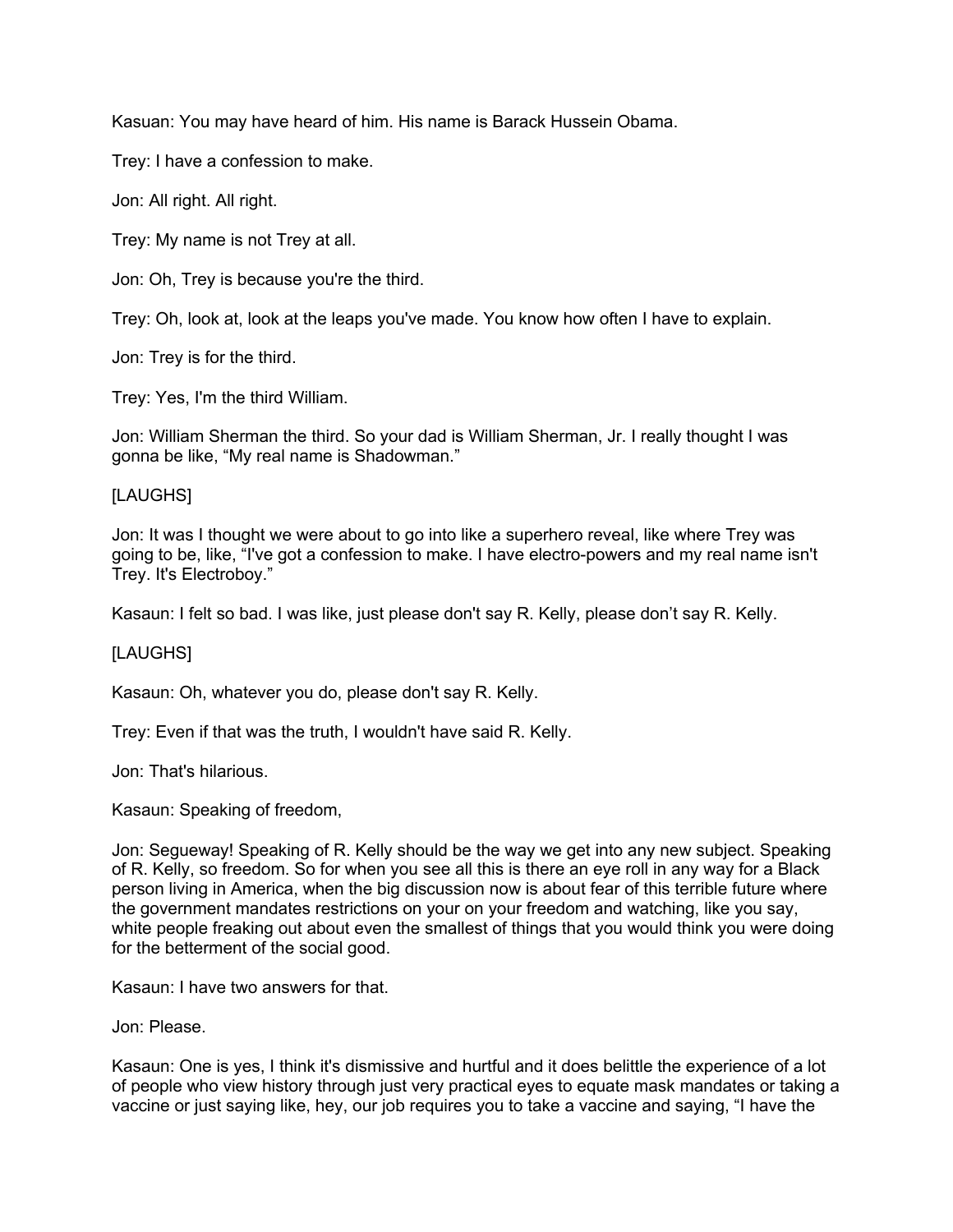freedom not to." It's like, well, you have the freedom not to work at this job as well. Like you can't work in McDonald's and wear a Burger King shirt.

Jon: And maybe it's this, if the default setting of America is white, then there is an entitlement to that. You come with a set of expectations about what you are entitled to and even a little chipping away at that will feel like oppression and persecution.

Trey: I couldn't help but think about places across the world where there are front line workers who are desperate just to get their first vaccine –

Jon: Mm hmm.

Trey: Right. It's just the stark contrast to, like you said, it's the entitlement and the privilege to say you have a choice or think you have a choice when this is like some people's lifeline.

Jon: And also paint it as a virtue. The thing that I'm always interested in is, it's not, "This is my choice and if it hurts the public good…" It does. It's portrayed as virtuous that this is actually a stand for freedom for the people. It's this strange understanding of freedom as being exclusive.

Kasaun: Which leads to my second feeling on it, which is. People who are anti-mask or anti-vax aren't just white people, I know plenty of Black people, but I will say as a Black person, it is nice not to be the face of the anti maskers. We have thoroughly enjoyed sitting back and watching you guys take the brunt of all the anti-mask and anti-vaxx.

### [JON LAUGHS]

Kasaun: Being Black in America is like being Scottie Pippen.

#### [JON LAUGHS]

Kasaun: Everybody knows how important we are to this team, but the ball goes through Mike, and that's –

## [LAUGHS]

Kasaun: – that's what, that's what this is. But it's nice to just have a play off where we can just in our group chat, laugh at white people who are threatening doctors at school board meetings. Like what kind of gangsta life do you think you're living at a third grade school board meeting? And so, yes. Am I offended? Yes, but it's also nice to be in the group chat and be like, "Yo, Tennessee's trippin' fam."

#### [LAUGHS]

Kasaun: Like that's when — if you notice, we've been very quiet.

Jon: It's also whether you're portraying it as a freedom initiative, as a virtue, as this thing that you're doing to stand up like the great patriots of this country. It's being portrayed now, like if you are not going to wear a mask in a Wendy's, you're akin to Paul Revere.

Kasaun: Right.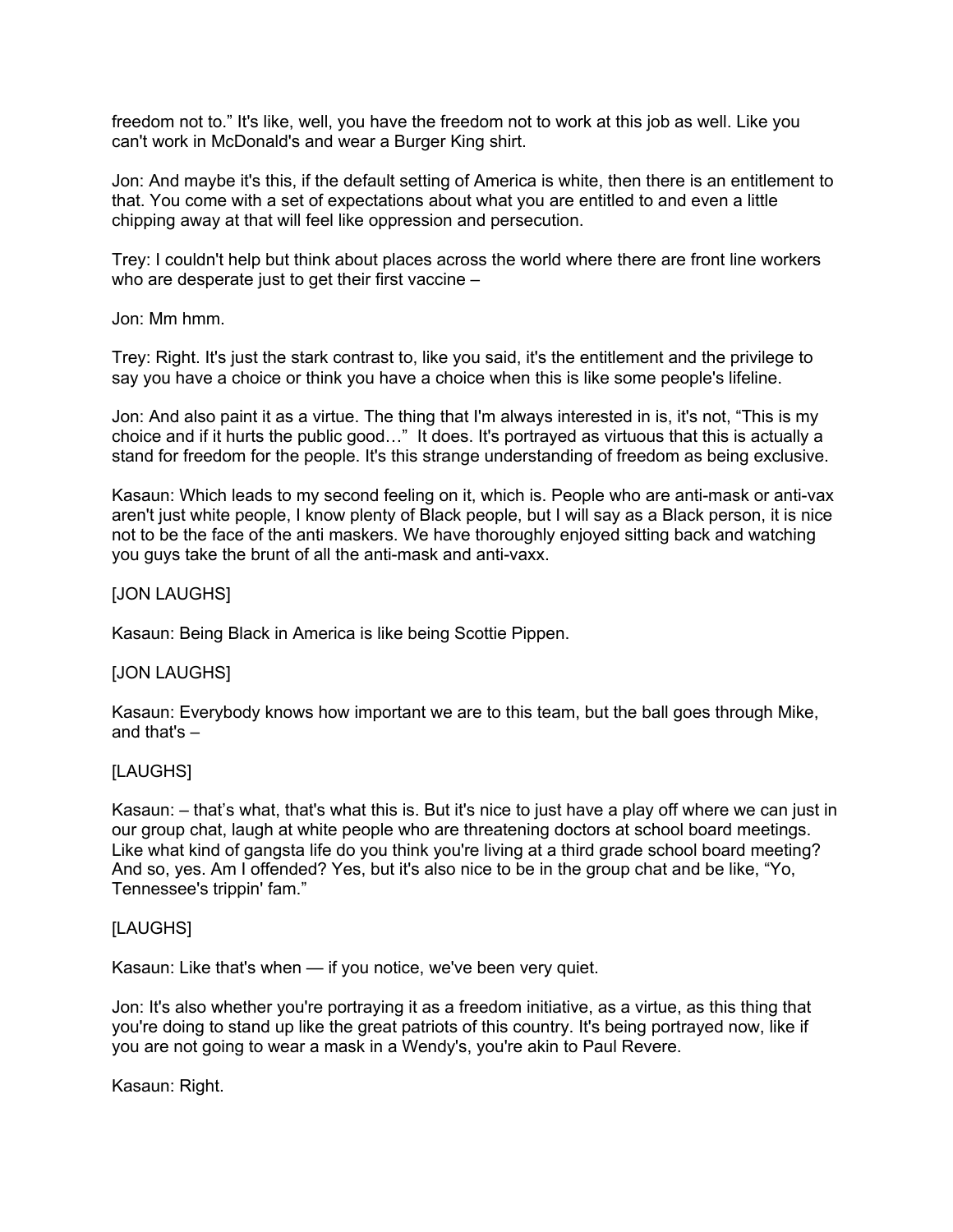Jon: Is there something also about being asked to sacrifice for a country that you feel has let you down or that hasn't fought very hard to remove the barriers that still remain in place.

Kasaun: My experience being Black, I can't speak for all Black people.

Jon: Unfortunately, that is today. Kasaun is about to speak. No. All Black people are about to be Kasaun.

Kasaun: You're about to get me shot! All right, so grits –

#### [LAUGHS]

Kasaun: – Salt and butter. No, no no, that'll really get me shot.

Trey: Who starts a sentence with grits?

Jon: That is going to be a very sensitive topic.

Kasaun: Please cut that out, podcast. But being, my experience being a Black man in America has already been intrusive. So adding a mask and a vaccine doesn't feel that different to me. I've gone to a high school where I've had to take my bag off and walk through a metal detector and have my bag sifted through before I can go to homeroom. So the idea of wearing a mask for the greater good doesn't seem all of that different to me.

Jon: Was there, was there anything that that surprised you when you were going through the freedom episode in it's sort of audacity. Were there any of the clips where these people are losing their minds over… what would they do if they faced real oppression?

Kasaun: Yeah, I think it was the sum of a lot of "freedom ain't free" clips.

Jon: Right.

Kasaun: And I think the discussion at those clips sort of brought up was the idea of how we define freedom in public.

Jon: Mm hmm.

Kasaun: Defining freedom as the ability to decide whether or not you can wear a mask versus whether the pay scale for men and women are is better than it was in the 80s, 90s and 2000s, even 2010s.

Jon: Any issue that we look at, race, gender, socioeconomic class, they will all play really large roles in it because that's how our culture is stratified.

Trey & Kasaun: Mm hmm.

Jon: But I'm always surprised that — it's almost like in this country, we want to make sure that if you end up inventing Tesla, you'll get to keep all your billions. But we, I think we should spend more time making sure that the bar of entry to freedom is lower, to allow families to take chances without feeling like they lose a place to live or their kids don't eat or they don't get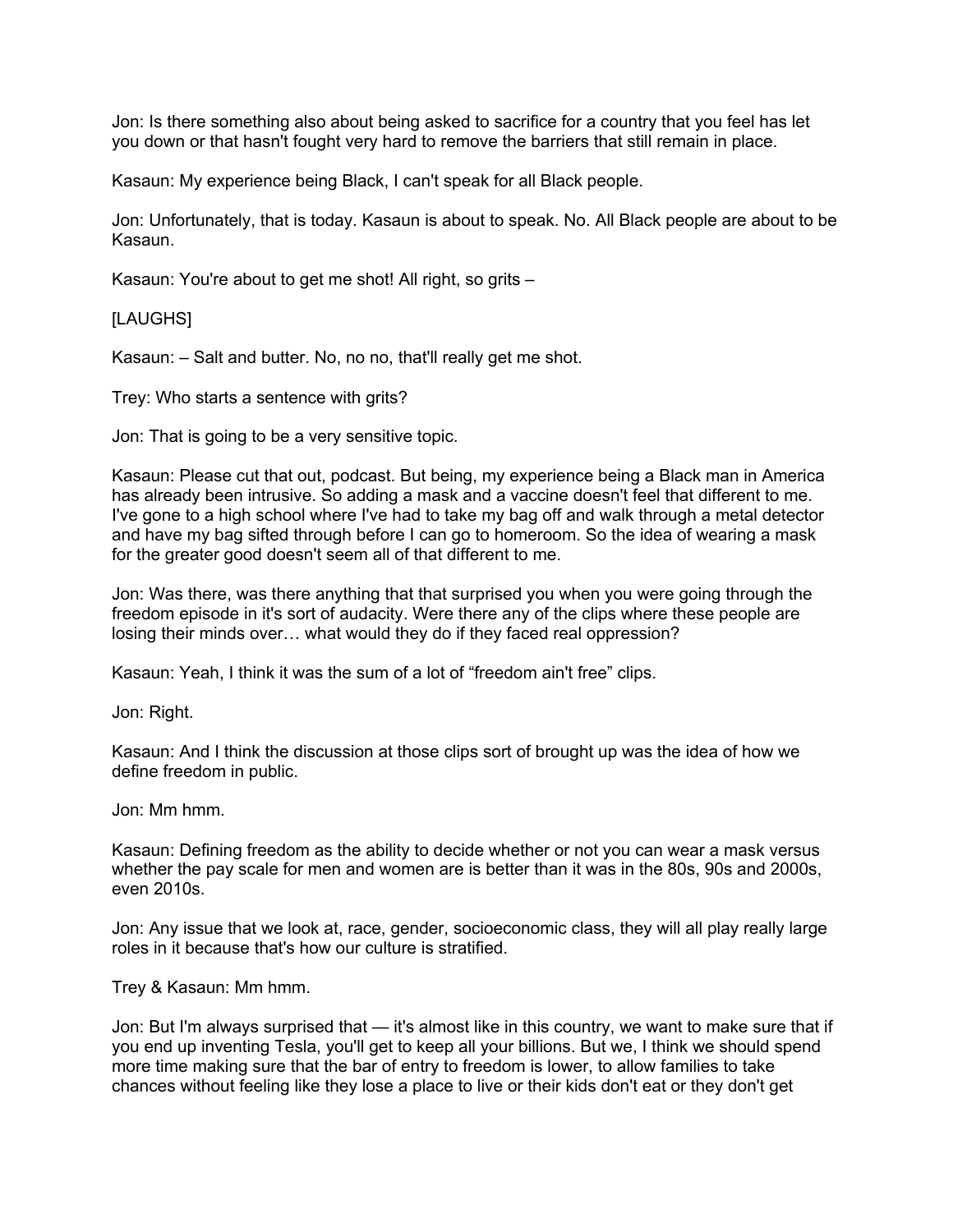health care. To me that's freedom and we're a rich enough country and prosperous enough country that we could do that.

Kasaun: We can talk about ideas, but how does it affect people?

Jon: Right.

Kasaun: How do our laws affect people? And, I think if our freedom doesn't affect people, then what are, what are we actually doing? I think if what we're doing is affecting people in the wrong way, it doesn't matter how moral we think it is, how great we think it is, like something has to change.

Trey: I've had conversations about the fact that most Americans and I would dare to say most people don't have what they need —

Jon: Right.

Trey: — in terms of the jobs that exist, the money they pay, whether or not they can get access to grocery stores or a good education or —there are so many areas that are preventing us from living up to the American dream that we're all sold. It's just funny to me that our conversation about freedom does not, you know, address any of those things.

Jon: Doesn't have to be purposeful, though?

Kasaun: I think one thing that I've always thought is, is, is the American system broken?

Jon: Mm hmm.

Kasaun: Or is it working the way it was intended? Is this what it was supposed to be all along? Because the idea of changing the course would have to acknowledge that this is not about interior decorating the House of America, it's working on the beams and maybe figuring out that what it was built on may not be as sound as we want to say it is.

Trey: We say we love our workers, we say we love our vets, we say we love freedom, and on the other side of the coin is like the reality. Right. I think that's kind of indicative of how America just is and has been like we proclaim one thing and then exercise the opposite in many cases.

Jon: Is there a greater gap between reality and rhetoric than "all men are created equal and I have slaves." We started off –

Trey: Which is like the foundation, right?

Jon: – Right! That's the first move we made. "All men are created equal and we will fight the tyrants. By the way, I just want to mention very quickly –"

Kasaun: "Make me a sandwich!"

[TREY LAUGHS]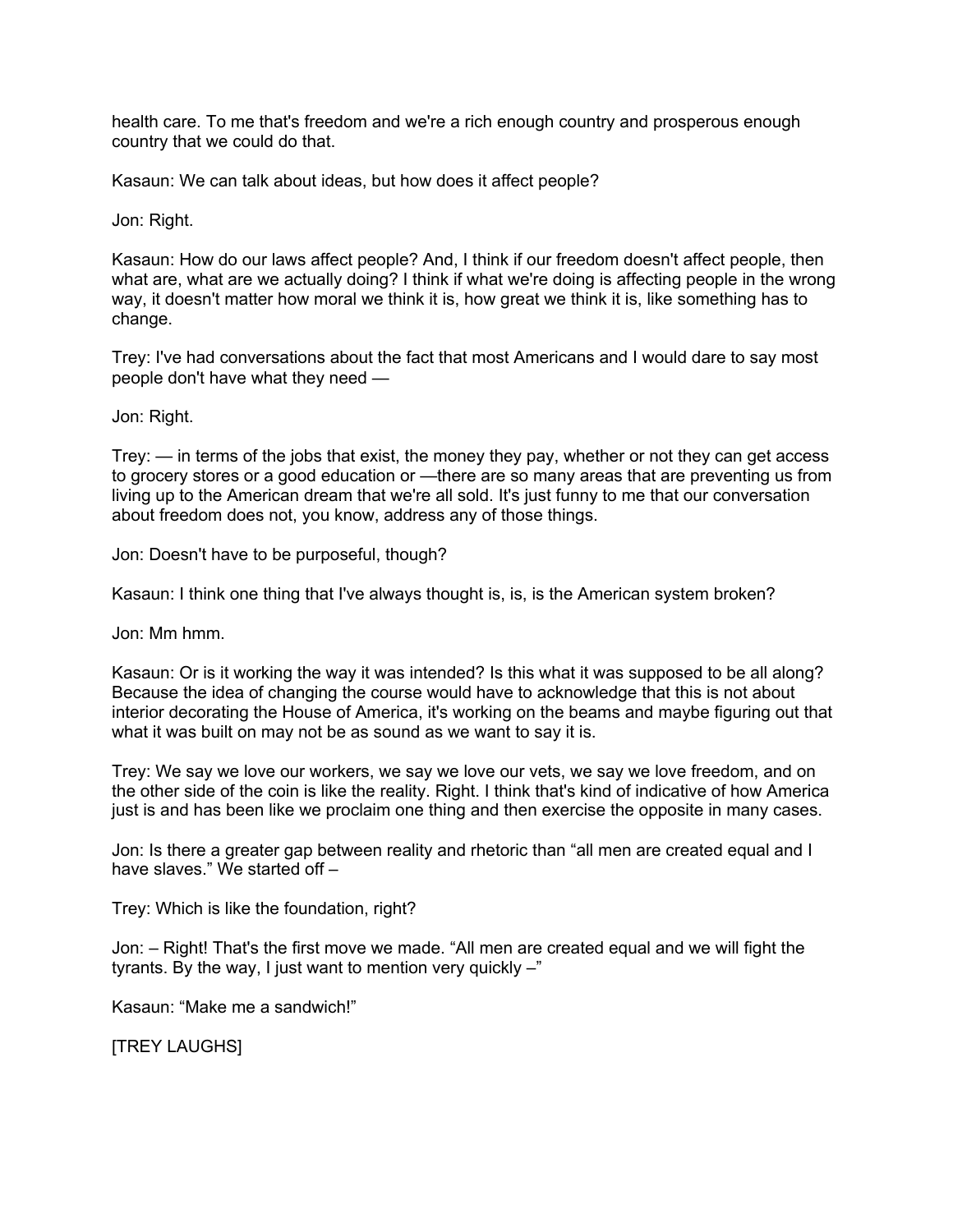Jon: – That's a really important point because moving towards the freedom that you're talking about then feels like a loss. So now women want to vote. "So, okay, we can't have slaves anymore, but here's what we're going to do; we're going to make sure they don't have the political power or the economic power to really rival us. We can't let them get too strong because they cannot rival our power."

Kasaun: Which is the issue with the race conversation, because when people say like, "Well, you aren't a slave and I wasn't, I'm not a slave owner, you're free." It negates the fact that systems have consequences generationally.

Jon: Yes.

Trey: It goes back to what I was saying about what America set proclaims versus what it is. And I think white people for so long have gotten to believe in what it proclaims and then are now realizing that that is not freedom, that's not equality, that's not justice, that's not any of these things. And if I had been sold a lie my whole life  $-$ 

Kasaun: I think if you went to a doctor's office and a doctor wanted to tell you you had lung cancer, the worst thing for that doctor to do is be like, "but here's your leg. It looks great." And that's what conversations on race have been, which is there's a minority of my body that has been killing me and it can spread, but you're highlighting things that look like they're working fine.

Jon: Right. To absolve yourself of the responsibility of curing the disease.

Kasaun: Yes. If there is a police killing in my neighborhood, I don't need you to come and do the nay nay at my school.

## [LAUGHS]

Kasaun: I, I actually don't need that at all. I can do without your electric slide, Officer Green.

## [JON LAUGHS]

Kasaun: I just need you to get the racist police officers out of the district.

#### [JON LAUGHS]

Kasaun: And that's and that's where it gets to be systemic. And that's the part that's so painful and hurtful.

Jon: Why is it so f\*\*\*ing hard when that seems so obvious?

Kasaun: Because you have to open up a body that you want to put a Band-Aid on.

Jon: Right.

Kasaun: You have to do surgery in a place where you want to just go home and do an inpatient procedure. That's where it gets from — that's where it goes to systemic from just one bad apple. It's do I want to look at the apple or do I want to dissect the tree?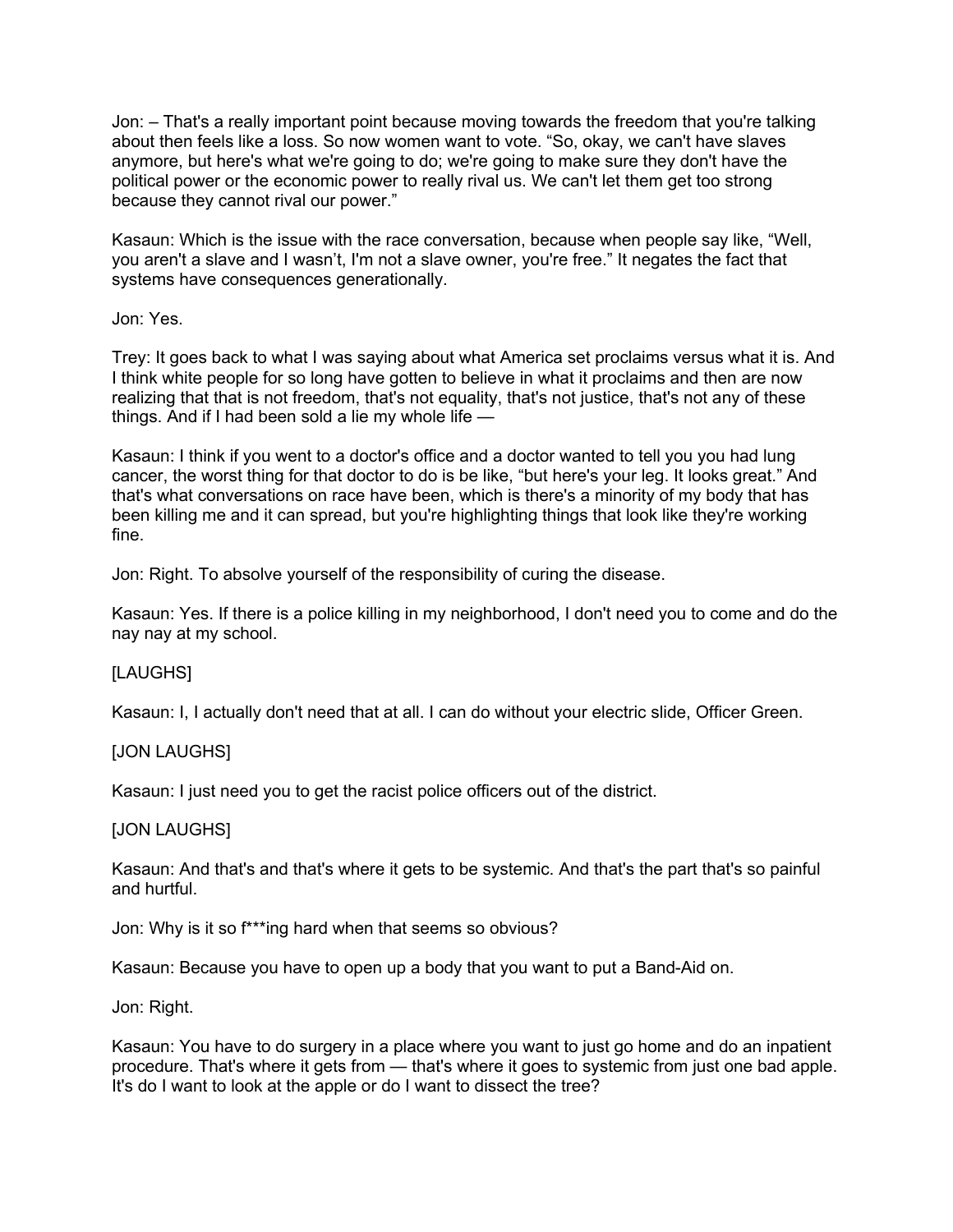Jon: Right. I think there's there's always been this sense that there's a real America. And they speak it out loud now on news networks, which is "we're being replaced." This it used to be a very fringe theory that some powers that be, some deep state, is purposefully bringing in nonwhite people to replace white people and erase their culture. It feels like everything that is brought up with that kind of urgency is about what Trey was saying earlier. White supremacy being over. They wouldn't, I don't think they would call it that, but I think it's that idea of which America are — like when somebody says "Make America Great," I think if you were to say what makes America great, I don't know that we'd get any of the same answers.

Kasaun: And here's the thing, I think if there's anything that this showed about America to me is that if we needed to mobilize to create change, we have the ability to do it. To be able to scroll through social media countless times throughout the day and see, like, people protesting, people out, it's like if we just apply that to education, if we applied that to building a middle class, if we applied to all of these other things that are actually taking away people's actual freedom. If we did that with climate control, if we did that with taking care of animals, if we did that with women's rights and making equality for all, like these are efforts that we actually have the, this shows, that we actually have the ability to create a different world if we could all agree that that was what was taking away our freedom.

Trey: And that's part of what my take away was from working on the episode, was that we talked about the ways that people think that their freedoms are at risk, but all the ways that Kasaun just named are the ways that, you know, freedom actually is at risk if we don't, you know, improve in a lot of those areas.

Jon: Right. On that note, we're gonna take a break. After these very sobering conversations, I think it's time for some levity –

Kasaun: I agree.

Jon: – That's my feeling. Now the writers, providers of levity. That is in Latin, I don't know if that's a Latin phrase or not, but it's you are the providers of levity. I'm sure there's a good Latin phrase for that. And in celebration of free speech, the writers will speak their hearts and minds. Were you a part of this, Kasaun?

Kasaun: I was absolutely.

Jon: And did you speak your heart and mind?

Kasaun: I said a lot of things that I regret.

Jon: Trey?

Trey: I wasn't in it, but I can't wait to hear.

[JON LAUGHS]

Jon: Done.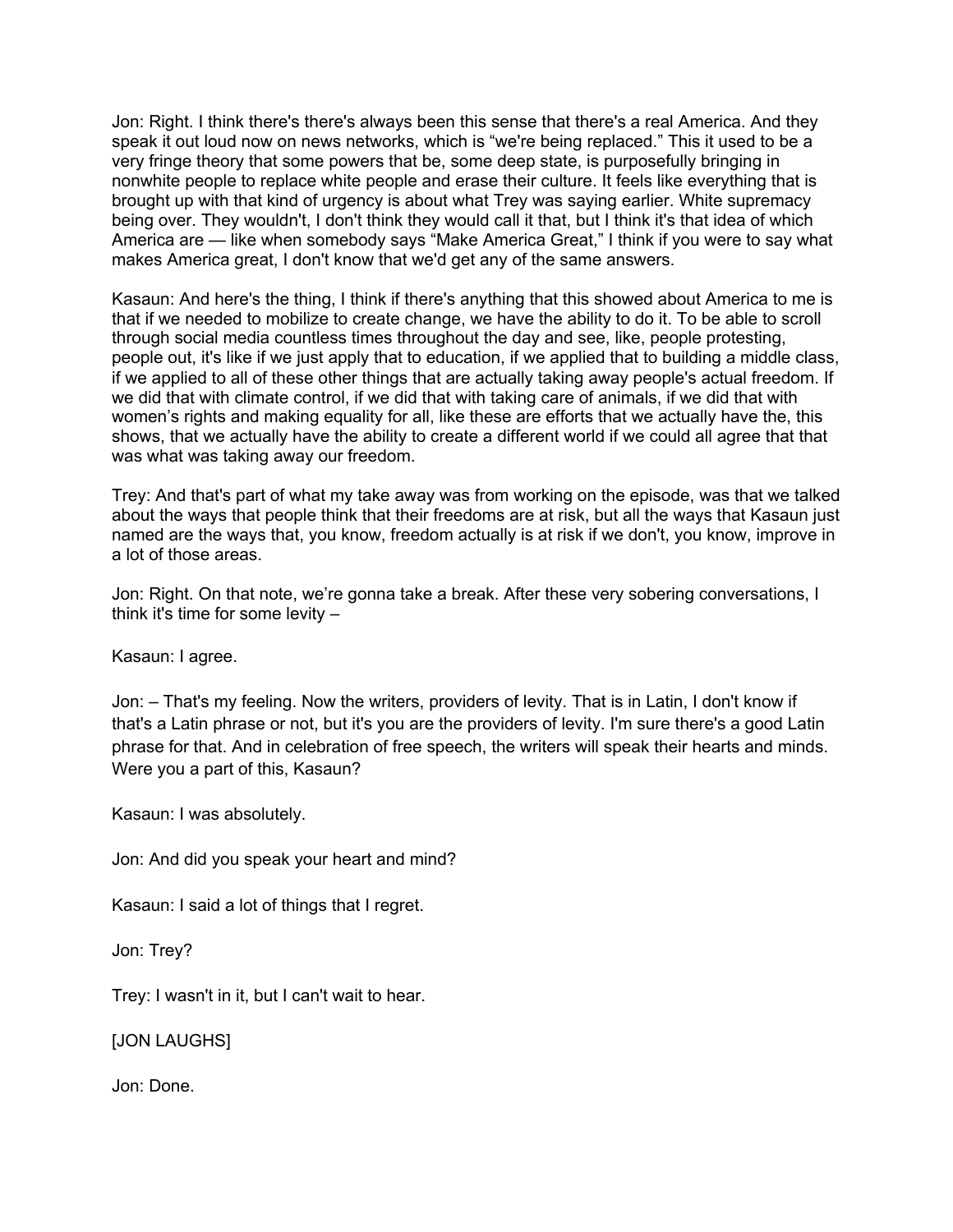# **Writers Say Whatever They Want**

# [TRANSITION]

Robby Slowik: I'm Robby Slowik, and we're talking about freedom.

# [MUSIC CUE]

Robby: Hell yes! From our episode, we found out that for a lot of people, freedom means saying and doing whatever the f\*\*\* they want, which inspired me and the other writers to say whatever the f\*\*\* we want for the podcast. Let's start with Rob.

Rob Christensen: Yo, every man on TikTok over the age of 35 needs to have the FBI in his laptop right now looking at his photos. This is a children's application, you weirdo! Why are you watching 16 year olds dance? What the fuck is wrong with you? Why are we normalizing this? Over 60 percent of the people on TikTok are under 24 years old. Over 60 percent of the people on TikTok are women. Why are you dancing for children, you fucking shady goof?! Oh, especially if you're a male stand up comedian and your, your material is appealing to 16 year old girls. It's not good! Calm the fuck down! Get off the internet! You fucking weirdos!

# [MUSIC CUE]

# [LAUGHS]

Robby: Yeah, I couldn't agree more. And everybody follow me on TikTok @RobbySlowik.

## [LAUGHS]

Robby: If you get a chance. Maria?

Maria Randazzo: Raincoats are for losers! Are you scared of getting a little wet? You need some "Paddington Bear" ass looking jacket to keep you safe? The next time you see someone in a raincoat, push them into a puddle. Children included.

## [MUSIC CUE]

Robby: Maria, advocating violence against children, that's real freedom, and we love to see it. Kasaun!

Kasaun: Most overrated movies of all time: "The Godfather," "Die Hard," "Pulp Fiction," "Goodfellas," "The Notebook," "Mulholland Drive," any Batman movie before "The Dark Knight," or "The Five Heartbeats," and I've also never seen any of those movies.

## [MUSIC CUE]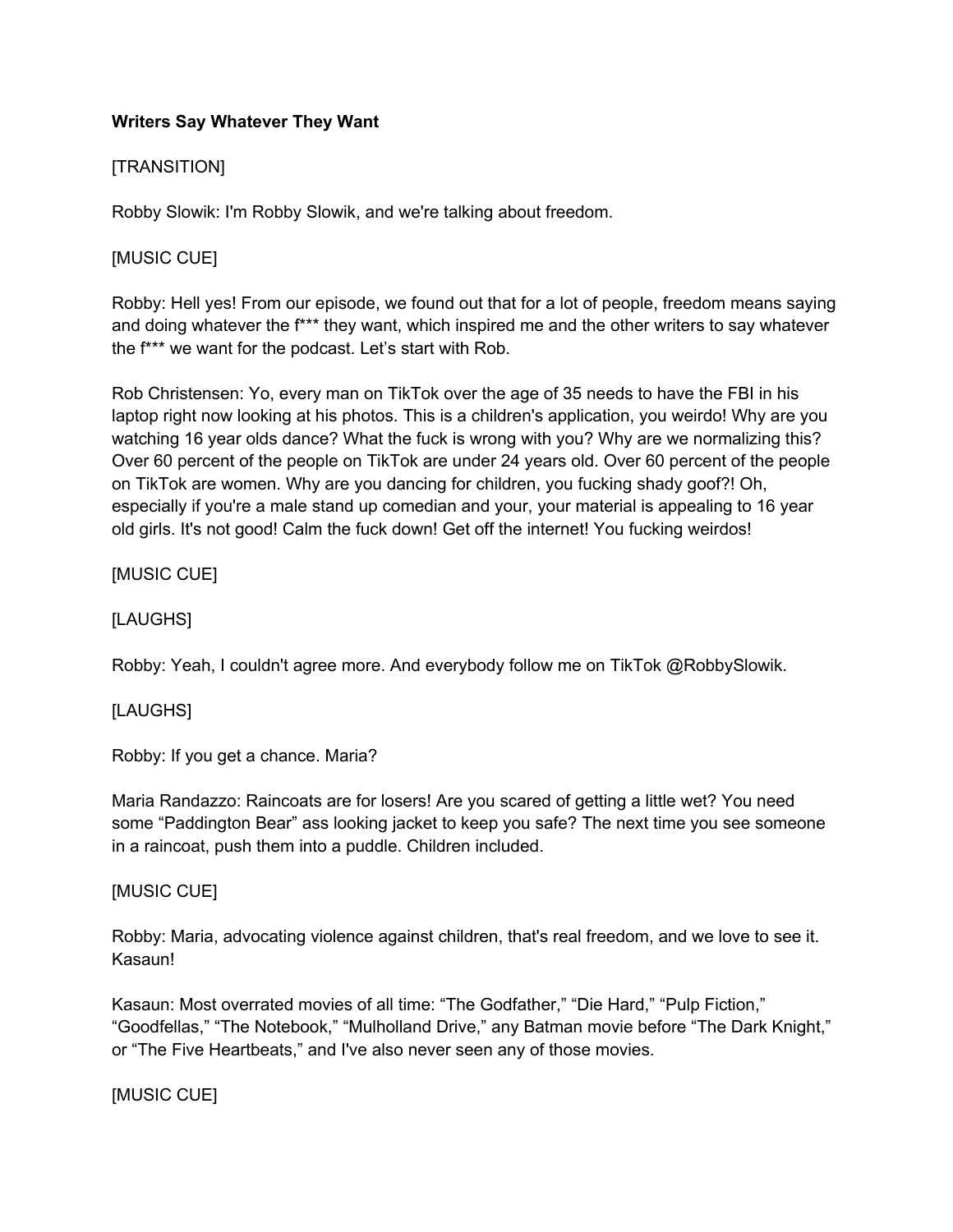Robby: Love that take. All good, love that take. Love that you decided to throw in one black movie at the end just in case people had assumptions.

Kasaun: Black Lives Matter.

[MUSIC CUE]

Robby: Tocarra, hit us with some freedom.

Tocarra Mallard: Okay, "Friends" was better when it was a little show on Fox called "Living Single," and the fact that we don't talk about this every day is capital R racism.

# [MUSIC CUE]

Robby: I have to just accept that and say nothing.

Tocarra: That's right.

Robby: Chelsea, you're up.

Chelsea Devantez: Okay, anyone who makes fun of adult women with bangs is a pedophile.

[MUSIC CUE]

[LAUGHS]

Robby: Strong take and I absolutely can't say anything about it under the circumstances. Wait, that sounds like I'm a pedophile. Cut that immediately. Those aren't the circumstances, I meant. What I mean is you have bangs, I'm not a pedophile. Robby Slowik, not a pedophile. Follow me on TikTok @RobbySlowik.

## [LAUGHS]

Robby: Henrik, break us off with some freedom.

Henrik: They told me not to say this, but toast is too hot.

## [HENRIK LAUGHS]

Henrik: It comes out of the toaster too hot. And I don't mean it's too spicy. It's the perfect amount of spicy. It's too hot to touch. You want a hot take? Try taking the hot toast out of the toaster. I want breakfast! Not to burn my little fingies.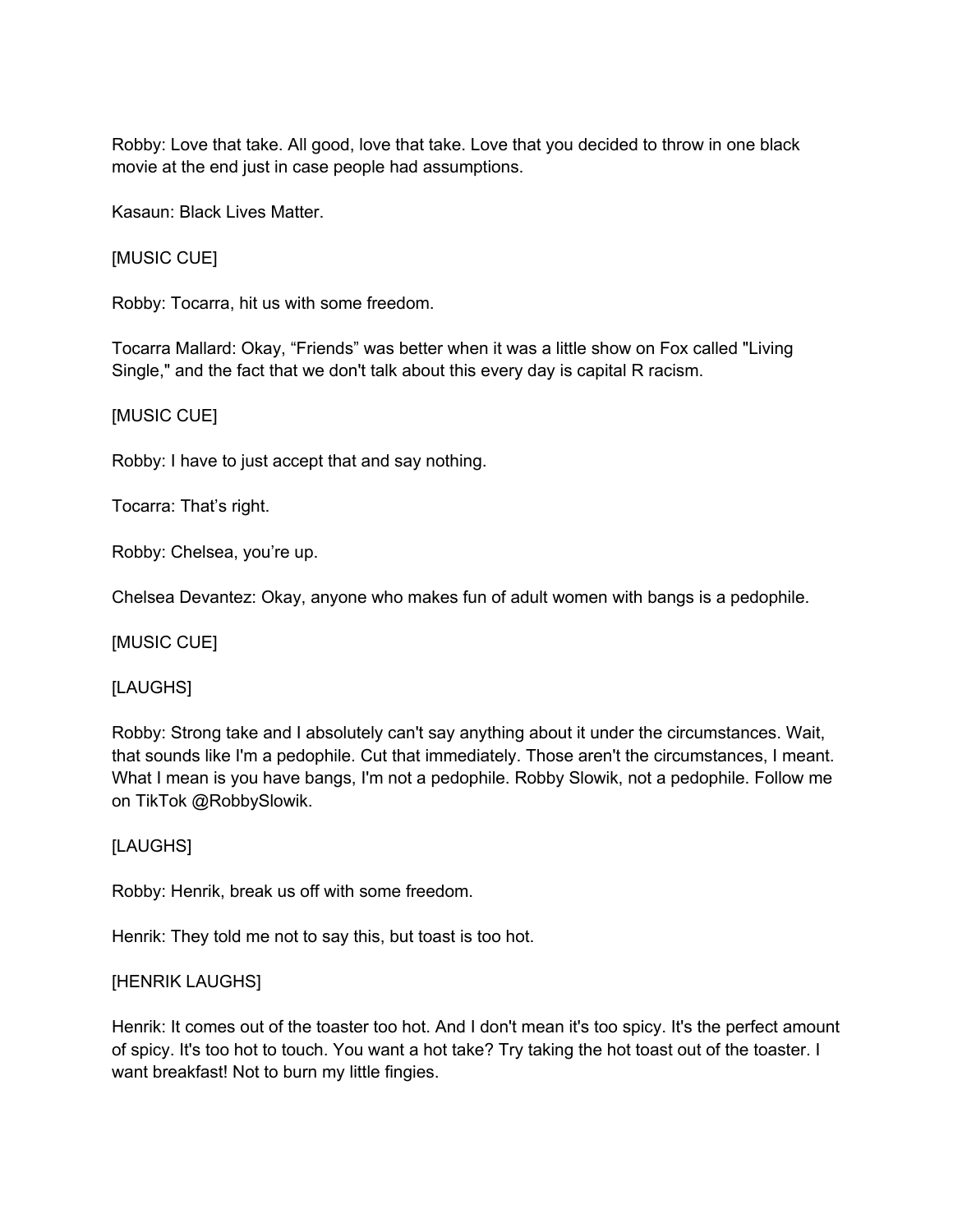# [MUSIC CUE]

Robby: Henrik loves all the movies from Kasaun's list, except "The Five Heartbeats."

## [LAUGHS]

Robbyy: All right, Jay, you're up.

Jay Jurden: Kids should be able to steal anything without repercussions. Kids don't have jobs, they have tiny hands, they cannot carry that much. Food, toys, diamonds; a kid probably mined the diamonds anyway. Kids can steal, just not from me.

### [MUSIC CUE]

Robby: Totally agree. And fuck bitch ass parents who make their kids bring back the stuff they stole. Kris, hit us.

Kris Acimovic: Nobody is hot anymore, and that's okay.

### [MUSIC CUE]

Robby: Made eye contact with me while you said that, don't know why, but fair enough.

Kris: No, you were never hot, Robby. But it's a relief for everyone else.

Robby: Follow me on TikTok @RobbySlowik. Decide for yourself. All right. I got one more and I'm just going to say it, I'm coming out. I got the freedom. I think Kelly Rowland is better than Beyoncé.

#### [MUSIC CUE]

Henrik: Jesus Christ.

Jay: Say, do it again.

#### [MUMBLING]

Jay: Do Kelly Rowland. Do Kelly Rowland.

Tocarra: Did you say "Kelly Rauw-land!?"

Chelsea: No! No! No!

Robby: I have to own it. I have to own it.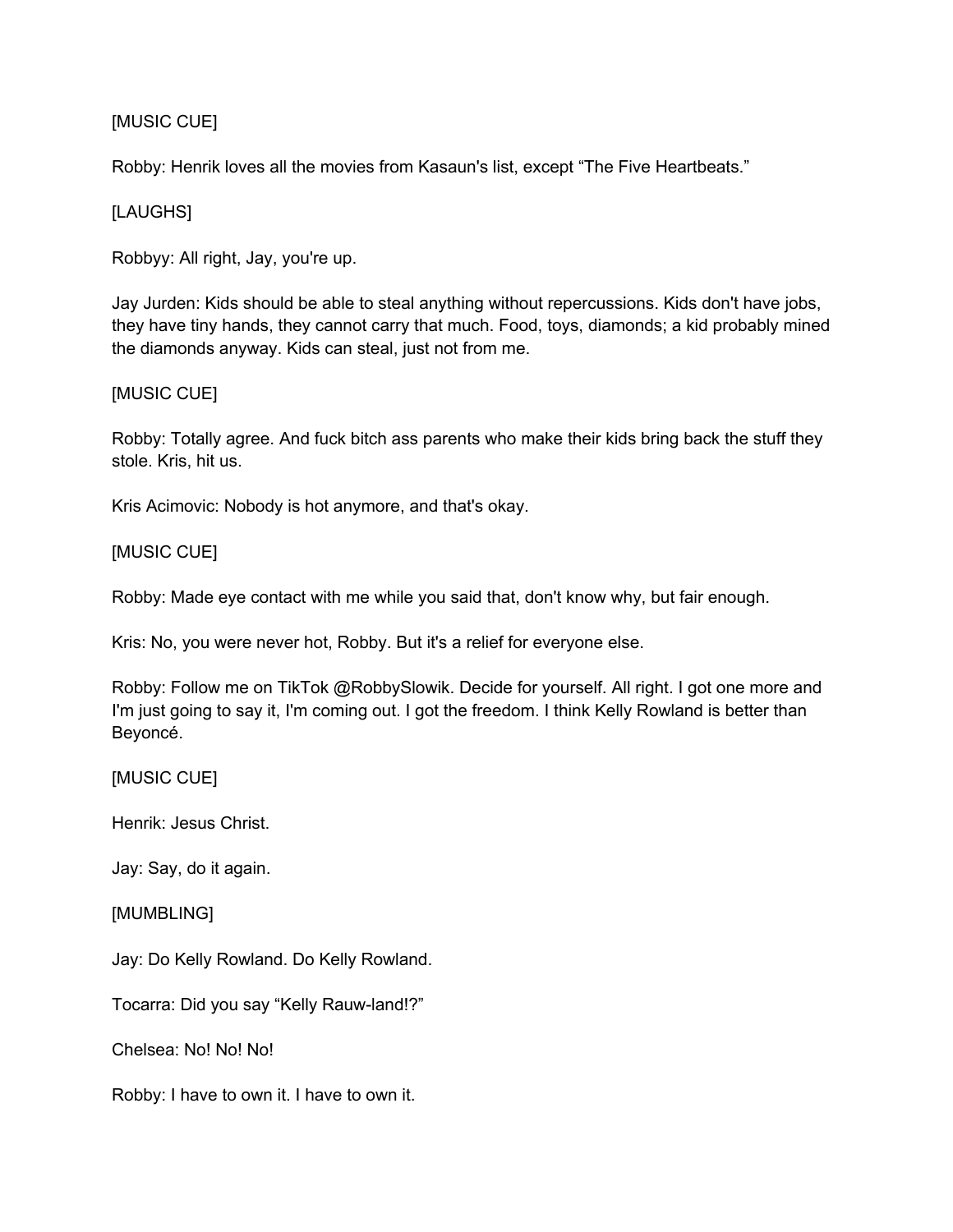Chelsea: He has to own it. Don't correct it. He said it. He said it.

Tocarra: Congratulations, you just ruined Twitter for all of us and I promise to say something nice at your funeral.

Robby: Thank you, Tocarra.

Kris: Your corpse will also not be hot.

### [TRANSITION]

Jon: Next up we're going to talk to Alex Stamos. He worked at Facebook and apparently he can fix all of this.

Jon: Are you guys on Facebook? Is that a thing anymore for people of this? That, the face Trey made, you can't see it on the thing, but the face said to me, like, "I haven't given up on MySpace." That's where that's the face that I saw.

### [KASAUN LAUGHS]

Trey: I don't know about that.

Jon: Clinging to an older version.

Trey: MySpace was, I think, a golden era.

#### [JON LAUGHS]

Trey: Before everything got tainted and turned into this problem we have today. But, no, Facebook is basically what I would have used to remember Kasaun's birthday today. That's about the extent to which I use Facebook.

Jon: Oh, really? So it it functions almost like your online mother, where it'll just every now and again, you'll get a notification like. "Trey, yt's Kasaun's birthday today." Or, "Trey, you've got an appointment at so-and-so."

Trey: Yeah, and ever since this whistleblower came out, people have been pointing things out about Facebook to me that I have started to notice. The fact that it tries to intentionally like incite anger or rage by showing you these types of things that you'll engage, you're more likely to engage with something that's going to like upset you. Right? And —

Jon: Oh see, I thought it was only like they would try and show you your interests. It really shows you things that are going to bother you.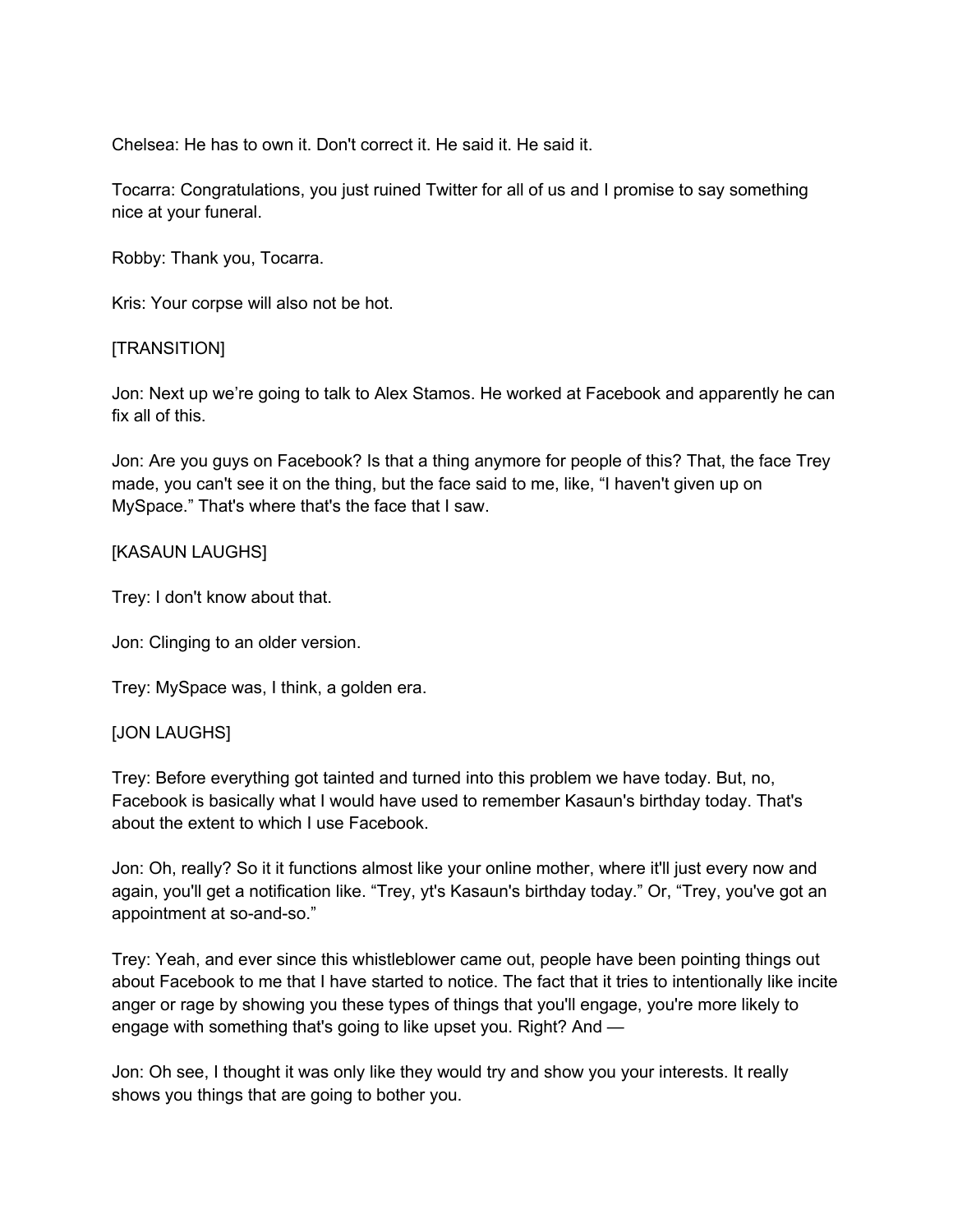Trey: Right.

Jon: Oh, that's interesting.

Kasaun: I'm on Facebook strictly because I'm a comedian, and I just found out from my niece that it's all for old people, and I didn't believe her until I went on my Facebook and found out like I have like 40 mutual friends named Earl. And I was like, "Oh, okay."

Jon: You know, they stopped naming people "Earl" in I think it was 1966.

Kasaun: Yep.

## [LAUGHS]

Trey: I heard that too.

Kasaun: I think once the last Earl stepped over from Selma to Montgomery.

### [JON LAUGHS]

Kasaun: And that's how that worked. Once once the last, once the last guy in a three piece suit made it across.

Jon: If you don't write a short film called "The Last Earl."

## [KASAUN LAUGHS]

Jon: I am never! I am never! So that's -- we are going to bring this up to Alex Stamos. He was the former chief security officer at Facebook. He is the current director of the Stanford Internet Observatory, which, to my mind, is they'll be the first ones to make contact with aliens. That's just what it sounds like. It sounds like somebody who has a kind of an in with an interplanetary intelligence.

Kasaun: Sounds about right.

Jon: Let's bring him in.

[TRANSITION]

### **Interview with Alex Stamos**

Jon: Talking to Alex Stamos, you were at Facebook for how many years?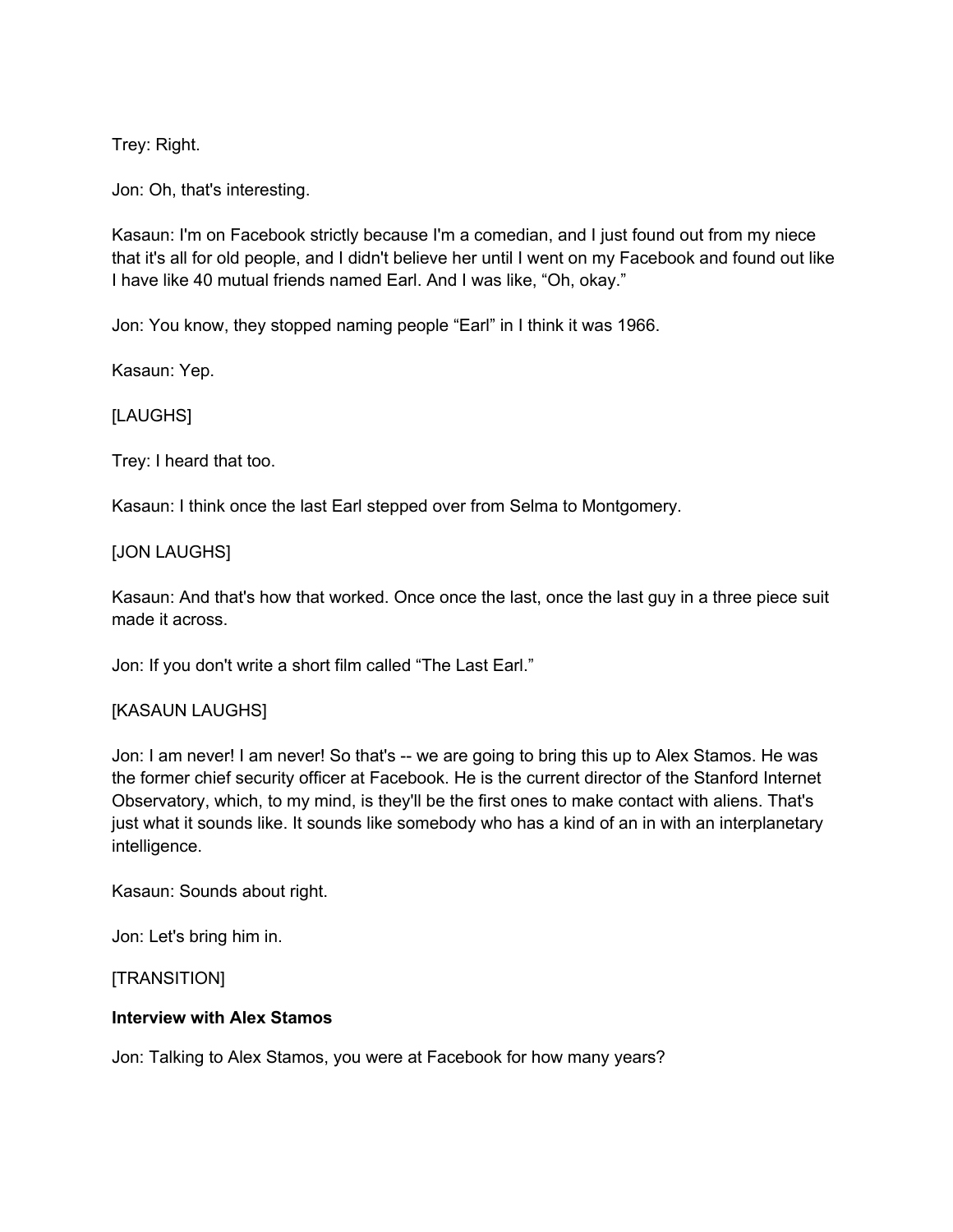Alex Stamos: A little over three years. I was the chief security officer, so I supervised the security team. So most of my job was keeping people from breaking in and stealing stuff.

Jon: Stealing people's personal information.

Alex: Right, stealing personal information or breaking things and the like.

Jon: And that's because that's the kind of information that Zuckerberg and them wanted to sell to other people, so they didn't want people coming in and stealing it, because that would be.

Alex: Yeah, I mean, you'd hate for the Chinese government to be in competition with you.

Jon: That's exactly right. And then they came up with TikTok in the whole. It blew up the whole f\*\*\*ing model. Now nobody knows what to do.

Alex: Right.

Jon: When you saw the woman who was testifying before Congress, Frances Hagen, did you know her at all?

Alex: No, she started after I left.

Jon: Okay.

Aex: So we did not overlap.

Jon: Did you follow at all what she was talking about with Congress?

Alex: I did. Yes, I watched and I, you know, I think she made a lot of accurate points. I think probably more important than her testimony is what's in the documents, because these are actually really complicated issues, and I'm really looking forward to seeing the actual things.

Jon: So you've not actually seen the documents, although I would imagine being the security guy there, you probably had seen the documents in the past.

Alex: Right. Well, so what happened, you know, after the 2016 election, like so like in 2017, our team was doing a lot of the work on Russian disinformation because it was Russia, right? So it was not really our job to handle disinformation. In fact, one of the problems at Facebook was it was nobody's job to handle disinformation.

Jon: Right.

Alex: There was a meeting where somebody actually said, "Russia? That sounds like Alex's problem." Because we had a team –

#### [JON LAUGHS]

Aex: – Whose job it was to track Russian hackers. Right? And because for a long time, you've had the Russian government, the Chinese government, the Vietnamese government, the Iranians, North Korea, lots of people trying to break into Facebook or to use Facebook or Google or any other platform to hack other people like their dissidents for surveillance and such.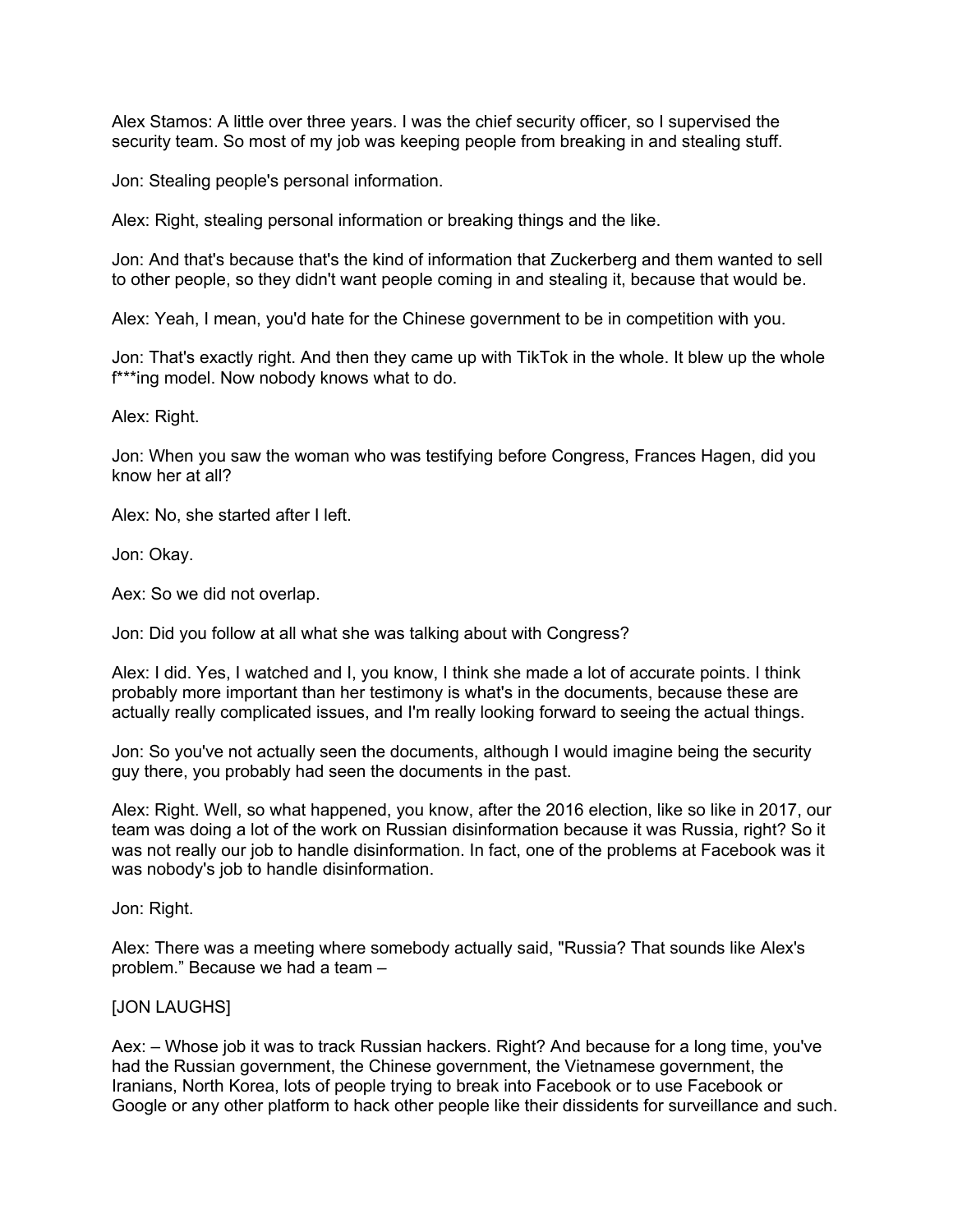Jon: Or just for schnicks. I imagine sophisticated teenagers who know how to handle themselves online are also making mischief and mayhem at times online.

Alex: That's right. Yeah, yeah, you have all kinds of like, we have this huge, crazy diversity of adversaries from uniformed members of the military who are who are showing up every day, and they're getting paid by their taxpayers to self-interested teenagers who are millionaires because they're stealing so much bitcoin. Right. So you have this huge range of folks.

Jon: Right.

Alex: And so our team are the only ones working on this. And then after kind of 2017 and that experience, Facebook started building a bunch of these integrity teams. Which integrity is the term Facebook uses for what the rest of industry calls "trust and safety," which is effectively preventing people from using your platform to do harmful things, but not the hacking side.

Jon: We're sort of singling out Facebook in a way that excuses all other forms of communication. You know, there was something that Miss Haugen said that struck me because it was the headline that got picked up by all the news organizations, which was "Facebook puts profits over people."

Alex: Right.

Jon: And that was kind of the headline. And I just wanted to say, "Oh my God, wait'll she finds out what Pepsi does. I don't know if you know this, but Mountain Dew doesn't actually make you healthy enough to ride a BMX bike over a waterfall."

Alex: Is that my problem, Jon —

#### [JON LAUGHS]

Alex: – Is that my BMI problem is I actually listen to the Mountain Dew ad? I appreciate it.

Jon: Mountain Dew, if their advertising was honest, they would just say, like, "Do you have diabetes? Would you like to have diabetes?"

Alex: And be up all night. You're diabetic and you're awake.

Jon: So I guess I'm trying to figure out what is it about Facebook that makes us want to make them be a force for good or a force for, you know, how do we, how do you do that?

Alex: So I think I mean, I think there's a couple of things going on here, right? Like, I absolutely believe that Facebook has a responsibility here, right? Like there is absolute responsibility for Facebook and then the other equivalent companies: you know, YouTube, Google, the Twitters and then the smaller companies, the TikToks and such who are kind of coming up behind. So I do think they have responsibility. I think the other reason —

Jon: Responsibility to what?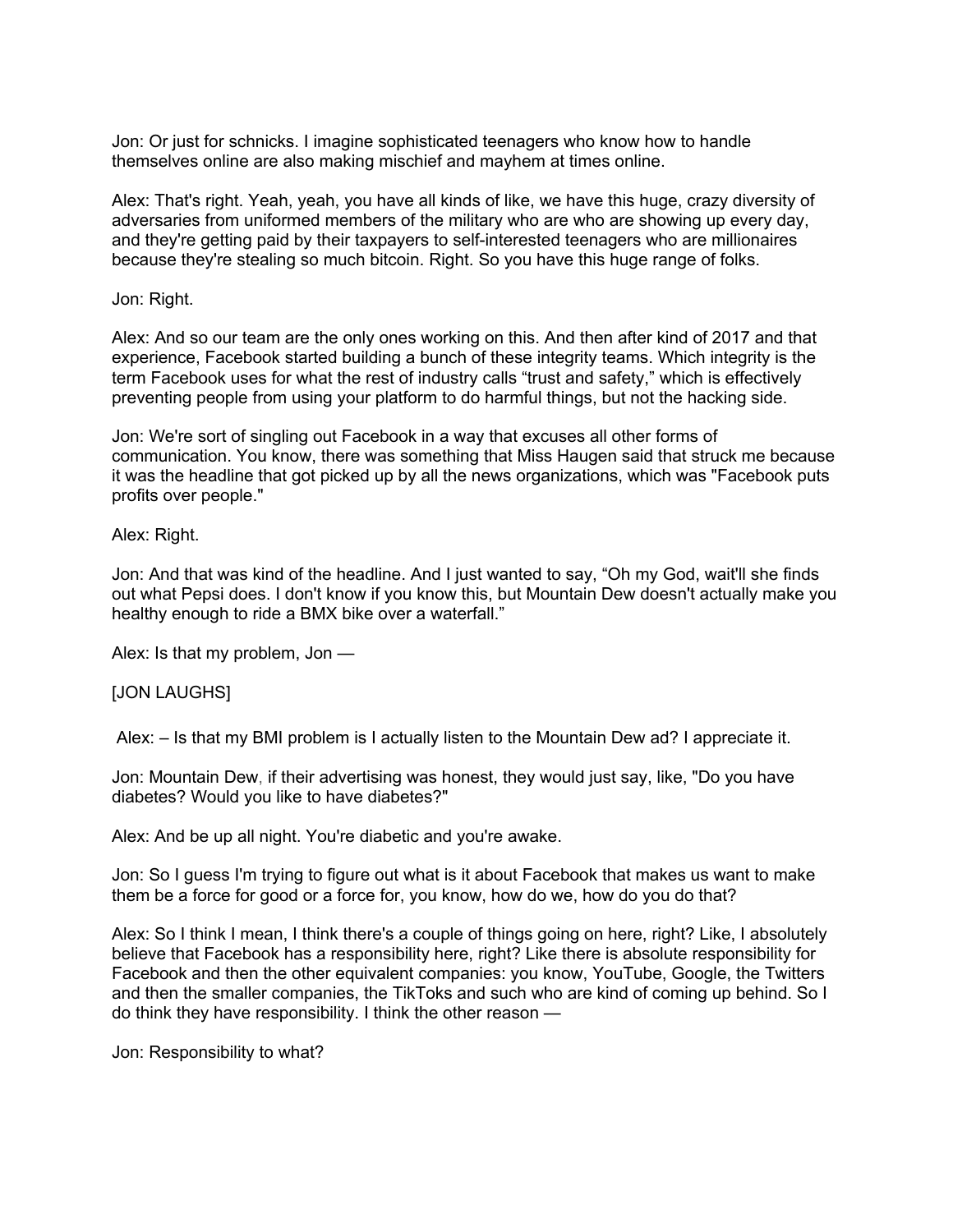Alex: So I'd like to detach the control of other people's speech from the amplification of speech, right? So I think they have a responsibility to not make things worse should they make things better? That's, that's what I think is actually kind of scary here is the idea of like, we want a Facebook or Twitter to kind of improve the overall kind of political environment. I think that is a very scary impulse that a lot of people have right now. Do we want them to not make it worse through the way they design the products in the kind of incentive structure they build. I think that's actually a totally appropriate thing, and that was a big part of the testimony. To kind of back to your original question, I think one of the reasons people get mad at Facebook is everybody can find something on there that they really hate –

## [JON LAUGHS]

Alex: – You know, there's the famous quote like, "Hell is other people" where Facebook is other people, right? Like, it's just the representation of the entire broad swath of humanity's output. And so if you want to be angry, you will absolutely be able to find something there that makes you angry. If you want to find people who just reinforce your political beliefs, you can find those people –

Jon: Right.

Alex: – And I think like this is the really hard part is to what extent is that the freedom of individuals to free associate and to also have their own speech among people who decide to hear it and in what cases is the, is the platform promoting it? And I think that's where if I was still at Facebook that I would really be pushing on the inside is that in all of the situations where Facebook is making an intentional decision of you're going to see this. So there's like recommendation pages, there is surfaces at which the company kind of decides to bring something up, there's advertising. I think advertising is also where you start because in those situations, people are paying money to have their speech amplified and that you have like the least kind of free expression concerning privacy concern and I think the most responsibility if you're taking people's money to go push their idea.

Jon: Is what you're saying, their model — their business model, a byproduct of it — is this weaponization and polarization, and they're actually exacerbating and you're just saying they should really try and be more neutral?

Alex: Whether or not it is a reflection or it is driving, I think it is both, right? We have had political polarization in this country for when, before Mark Zuckerberg was born, right? Like most of the, I am not a real social scientist, right? But when you read the social science papers, they talk about a lot of these things starting like in the late 70s, early 80s and that we were just on the continuation of this path.

Jon: I understand. I mean, we also had a civil war.

Alex: Right. That's true.

Jon: Like 1860. And I think they had it was called face talk. And it was a thing where people would stand in front of each other and talk –

Alex: Right. Because people complained about like political ads are so bad.

Jon: – and then they shot each other.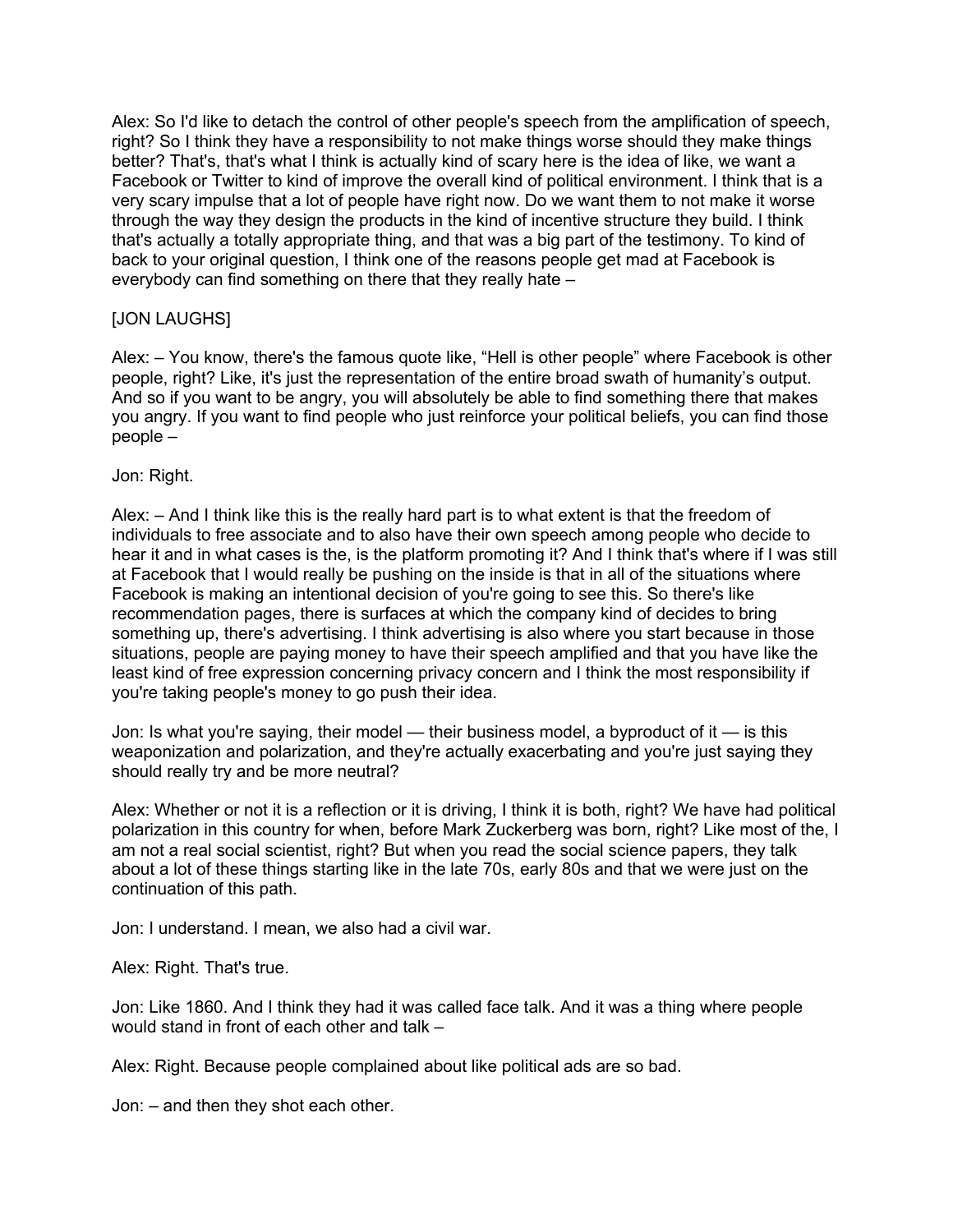Alex: It's like you have pamphlets saying my opponent had syphilis. Right?

Jon: Right, which by the way it's just a warning to other people. "This gentleman has syphilis, so you should really keep that careful." But I guess my, my point is, you know. I think of the way, like the information ecosystem functions now is the difference between taking a shower and standing in front of a fire hose. It's really about, in some ways just the volume of it is and the relentlessness of it is, I think, what drives some of this polarization and, and anger and all those kinds of things and I don't know how we back out of that.

Alex: Yeah, there's the amount and then just the diversity of voices, which is what cuts both ways. Right? Like, I try to think of what access to information did my dad have when he was my age, right?

Jon: You know what? I can actually answer that question for you, Alex.

Alex: Yeah?

Jon: I'm probably that age.

[LAUGHS]

Alex: No, you're not quite.

Jon: We didn't have much and when we didn't know things, we would just agree not to know them.

Alex: Yeah, right. My dad had the Sacramento Bee. He got every day and there were, you know, three or four broadcast news channels. You know, we probably like, I'm a teenager. We've just gotten our first cable. And so you got a bunch of other stuff and so you got cable news, you got your CNN and your Fox News all of a sudden, which I think we could probably come back to Fox and the other component of this whole thing. And then he had talk radio. And so I grew up in Sacramento, so I got to see a lot of the stuff up front because that's where Rush Limbaugh came from, right? Like, he got big in Sac before he went national. And my dad would listen and kind of hate listen like, it's now looking back. It's like it's a very people will hate read stuff on Facebook or Twitter all the time. And it's like, people hate listen to A.M. back then. And so you have those outlets, but like for those outlets to exist, each of those organizations had to have millions and millions of dollars and sometimes a license from the FCC. And now you have a effectively infinite number of people who can get that much amplification. And the problem is not that they don't have the money to amplify, it's that they have to try to build the audience. And so it's completely kind of changed from a corporation decides this is what we're going to make big to people having to earn it in the process of people, quote unquote. "earning an audience" is a really bad process I think is what we're seeing now, right? That there was there's both the upside of a bigger diversity of voices, but also then when you look at the diversity of voices on the side you don't agree with, that means that, that's you get angry. Like the John Birch people have always existed, but they just have a newsletter and now they have the ability to reach millions and millions of people. This is the really hard part is we want to be respectful of free association and freedom of expression, we also don't want the companies to make it worse.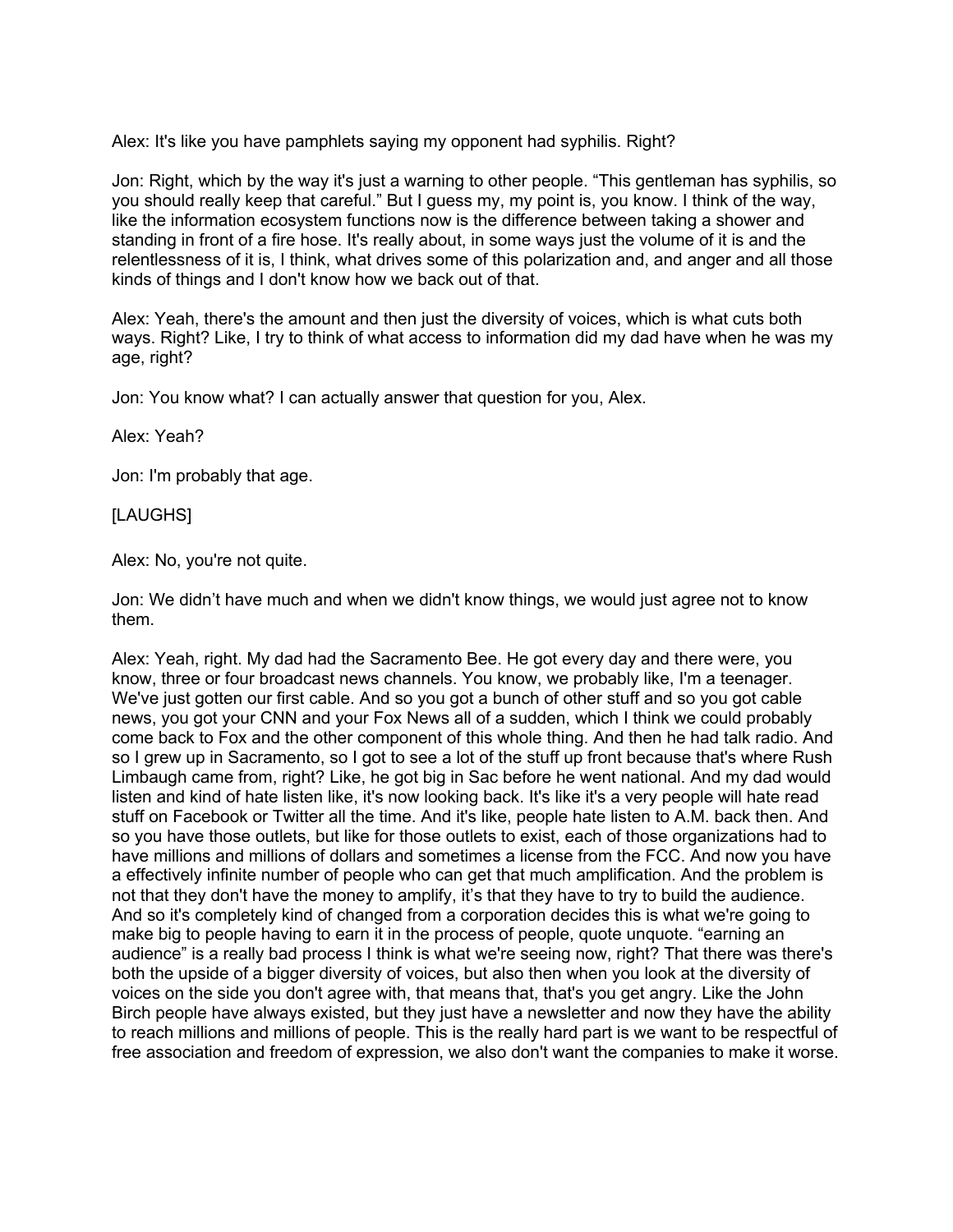Jon: I think the issue I'm trying to figure out is — like Cambridge Analytica. Let's talk about there, so. There's an organization that weaponized the algorithm and the information that was utilized on Facebook for a political purpose. Right? And how they misinformed and amplified messages very, very intentionally to create a political outcome, and you see this in the U.S. and you also see it abroad. Like what's clear to me is any technological advance that we make on information will soon be weaponized by somebody for a political purpose. And it's that intersection that feels like the most dangerous.

Alex: Right. Well, back to your historical analogies; the printing press is invented and Europe ends up in hundreds of years of war due to religious strife that's created. Was it better? Was the world better when the Catholic Church controlled, you know, a huge number of the people who were literate in the ability to amplify information? It's hard to argue that the world was a better place when the Catholic Church controlled kind of the dissemination of information, but also then the breaking of that monopoly or oligopoly ends up with all this strife. And so I mean, the nice thing about the historical analogies is that we have ended up adjusting, right? We've adjusted to the invention of radio and the populists and totalitarians who utilized radio so well in the early 20th century. We've adjusted to television to a certain extent. So I do think, you know, our society hopefully will come to some kind of steady state. It's just we have to reduce the amount of human suffering that happens between now and then because you're like, we're not going to put this genie back in the bottle. The cost of moving information around the world has gone to zero. Right? That is effectively the change here. It costs nothing to take shockingly large amounts of data, such as a person talking for an hour on video.

### Jon: Mm-Hmm.

Alex: You know what, used to cost Viacom a huge amount of money to do for you for, for "The Daily Show," now anybody can do. Steve Bannon had his own live show covering the election. He even had like kind of a cut rate, Nate Silver. He had like a guy with that thick glasses that –

Jon: I think cut rate Nate Silver is Nate Silver.

Alex: – Ooh ouch, I'm not going to go there.

## [JON LAUGHS]

Alex: But like he had, he and the production quality was like 50 percent of the production quality of CNN because the difference between what you can do for a couple for 10 grand or 20 grand in the house versus 100 people producing in CNN's headquarters is not that different anymore.

Jon: And the pandemic, I think, has, has probably locked that in even further because during the pandemic, people got accustomed to a certain lower production value because everybody was on Zoom and so now it really is about content is everywhere and the delineation of it, but then again, you know, when I think about the Green Revolution in Iran without Twitter, those people who were fighting for democracy never connect with each other. There's a lot of places where Facebook and Google and Twitter really can bring about a more democratic and a freer movement. But understand that that's a really powerful weapon that can also be used by your adversaries, like in Myanmar, where they used Facebook to find the dissidents. You know, they reverse engineered social platforms as a way of cracking down on dissidents.

Alex: Yeah.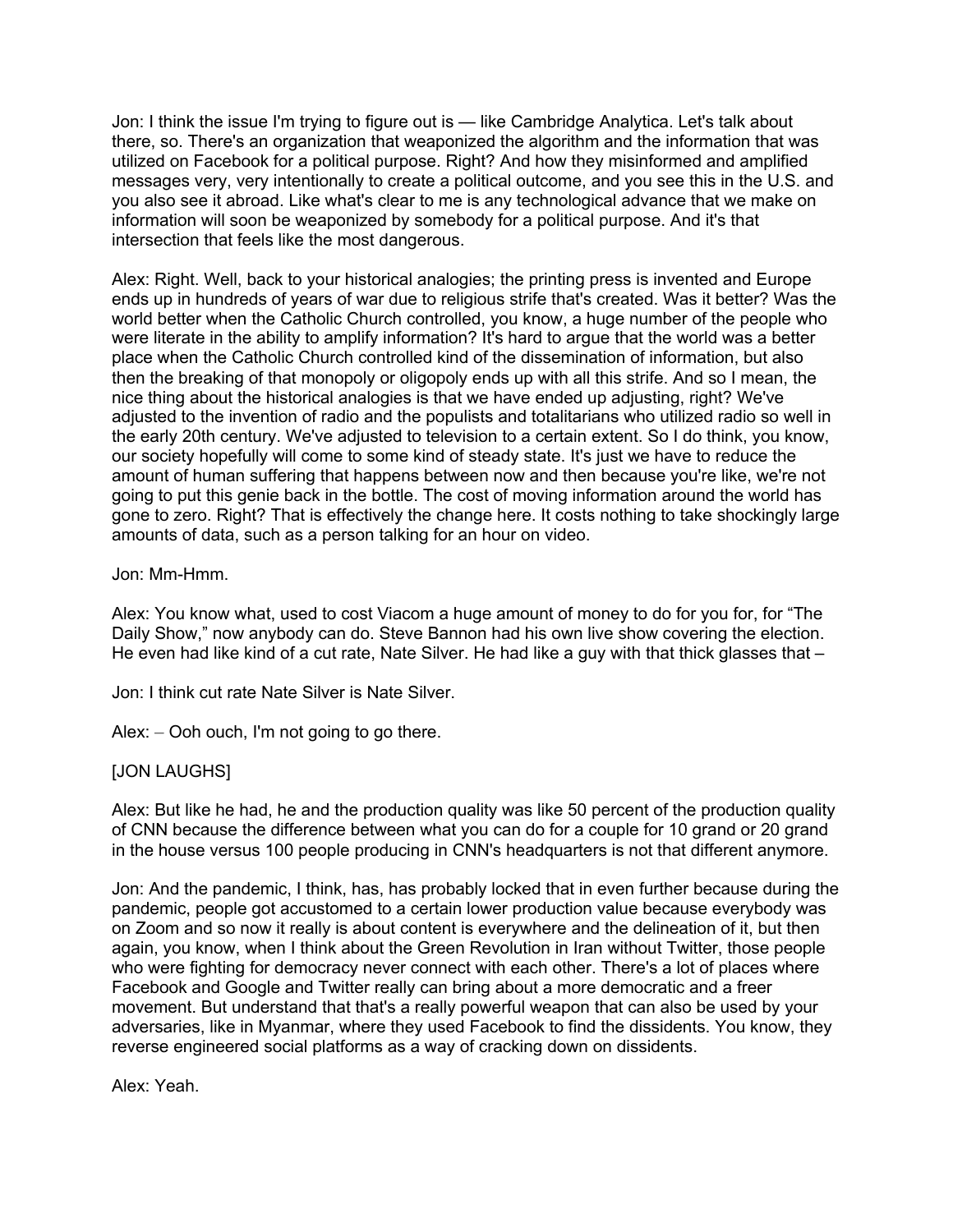Jon: And like you say, it'd be great if the world can come to some kind of homeostasis on that. But, man, that's going to take a while and it feels like these social platforms are causing more populist damage than democratic flourishing.

Alex: Yeah, there's both sides, but like you look back at the Arab Spring, right, which existed because of Twitter and Facebook and out of all the countries in the Middle East and North Africa that were involved, only one of them really ended up with a better government, Tunisia, and they're backsliding as well. What you you ended up out of the Arab Spring was not a dozen democracies and, you know, constitutions and freedom of expression. What you ended up with was authoritarian governments that were much better at utilizing the internet to suppress their dissidents. It became like a very quick natural selection, so you end up with some of these guys being overthrown, some of them being executed, and then they're just replaced by a political rival who's much smarter about the internet. And so you had this like very quick evolution of an autocratic, autocracy in the Middle East in North Africa.

Jon: Do you see that — man, I hate to get dark here — but there's certainly a case to be made that in America, this 2016 election led to the problems of 2020. And what will replace it is a populist, authoritarian leader that's much smarter about how to utilize social media and those kinds of things. Are we in that same perilous place or am I hyperventilating for no reason like I do when I go on WebMD to find out what certain lumps are?

Alex: Yeah, no. I think, I think you're right. I think this lump actually is a tumor. This is not —

Jon: Oh, Alex. I was really hoping you weren't going to say that.

### [LAUGHS]

Jon: I was really hoping you were going to be like, it's just a fatty cyst. It's nothing to worry about. It's lipoma.

## [ALEX LAUGHS]

Alex: No, I am really afraid of that, I think. I mean, I think Trump was special in some ways as an individual showman, but he definitely reflects a movement that if other people can pick it up. To me the kind of lack of belief in democratic norms on, from one entire political party, is terrifying to me, right? Like democracy only works when the losers go away quietly and peacefully, like the I think, you know, over our lifetimes, we've totally underestimated those scenes where you have the new president elect walks up the stairs and the president — you know the current president shakes a hand in the first ladies hug. And there's a whole kind of thing in there sitting there and clapping like that peaceful transfer of power is one of these things we've been sleeping on is like, Oh, that's just like a normal. I'm going to go change the channel and watch something else.

Jon: That's a show I'm used to seeing.

Alex: Yeah, right? Like it turns out, that show is incredible. Right like, and that show has been protected by, by the blood of hundreds of thousands of Americans who have died for that right? And we have like we've taken for granted that I am really afraid that 2024 that what is happening in the states is really scary.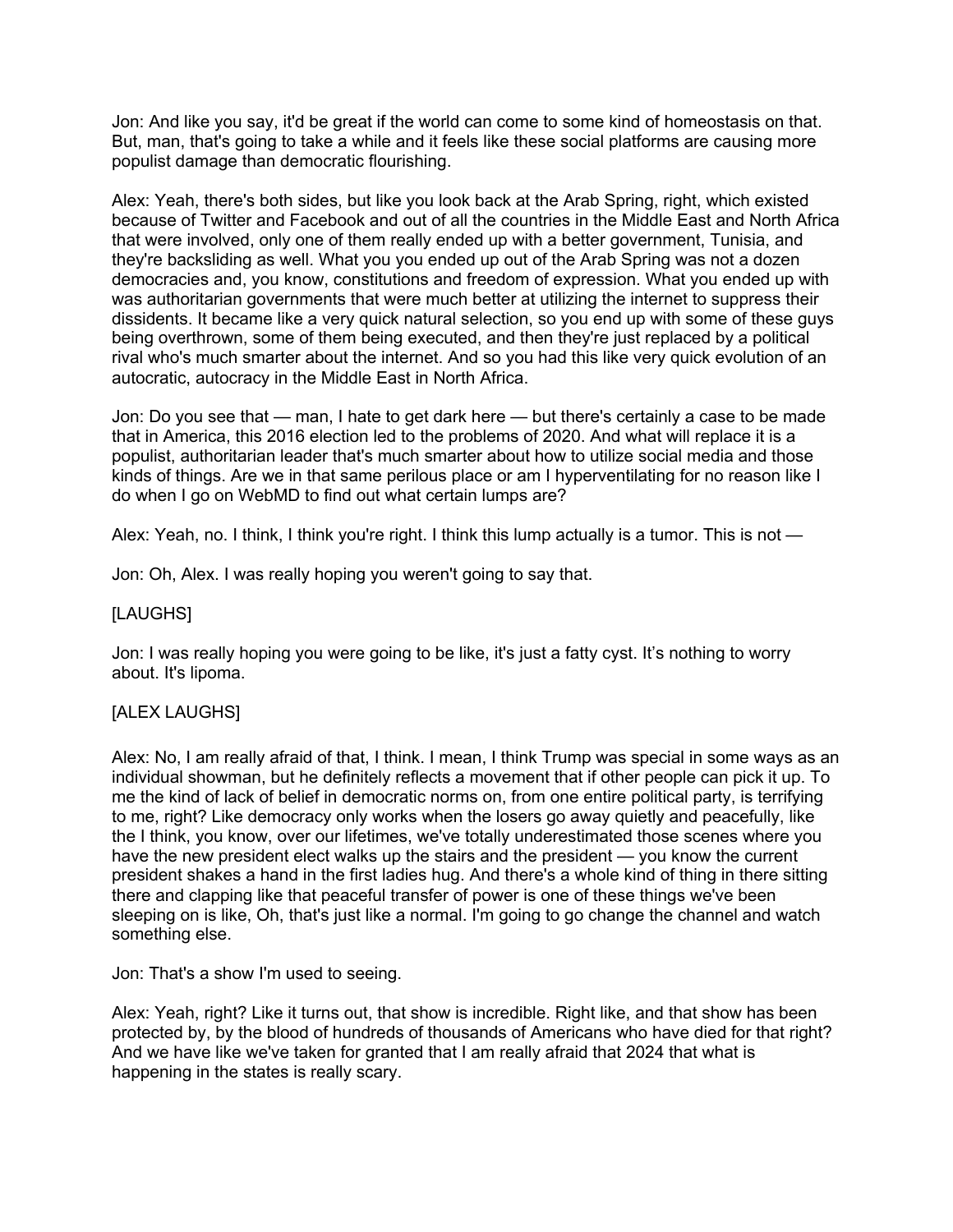Jon: Yeah, I completely agree. And I think, if anything, 2020 just was kind of a hacker moment where somebody went into a system found the weak spots and now 2024. I think what they found was, the real vulnerability in our democracy is that there are certain electoral positions that are partisan but administrative.

Alex: Right.

Jon: And I think what they learned is if you replace this administrative partisan with an ideologue. Well, now nobody certifies the election. We throw the whole f\*\*\*ing thing into chaos.

Alex: Right, like who's ever wanted to be like, "I'm super excited to be on the board of canvassers for my local county."

Jon: Yeah. And I would imagine that due to the information and polarization that they believe, they're actually, you know, when people talk about misinformation or fighting for freedom, they don't view their polarization as corrosive to democracy. If you listen to the language, it's all the virtue of freedom fighting.

Alex: That's right. Yeah.

Jon: They're all, they're fighting for freedom. What you're talking about is a crisis of conscience, but not in somebody who believes they're a minute man.

Alex: Right. Yeah. We've gotten to the point of where you could create a media environment where you live in a completely alternate world, and that is both through traditional media that you make the choices of what you consume as well as through your social media decisions. And certainly for people who are living within that, they could absolutely decide that they are the ones who are on the side of democracy because the whole thing has been stolen.

Jon: It's really a much broader issue than Facebook or Twitter, but in your mind, are those guardrails that can protect outcomes in election? Is the solution here for people like Zuckerberg to be those to help insulate those guardrails in a way that they have been loath to do.

Alex: Yeah, I mean, when it comes to Zuckerberg specifically, I think actually he's going to have to step down. One of the problems at Facebook is as a founder led company, it is very hard for them to make this real kind of cultural shift that has to happen where the preventing the downside impact of your product is more important than growth, right? Like when you have a CEO who one has never had another job in his life, so this is like all he's been doing since his dorm room, and his entire career there has been about, you know, "we're going to beat all these large competitors. We're going to make all these jumps." You know, people constantly predict Facebook is over. Facebook is over that, those stories have been written. The New York Times has written "Facebook is over", I think, 27 times, right, in the last 12 years, and he beats those people every single time. I think it creates this mindset that is very hard to shift into. "I have won. I now have to be incredibly responsible with what I have won here." So I think for him personally, we probably need Facebook to have a CEO who's not as emotionally attached to kind of the path that got them there to make these changes.

Jon: I can't imagine that any company's shareholders would allow somebody at the top to go, "Look, we're growing like wildfire and we're making s\*\*\* tons of money. But guys." I think they're going to have to realize that an authoritarian, permanent minority rule in America will be bad for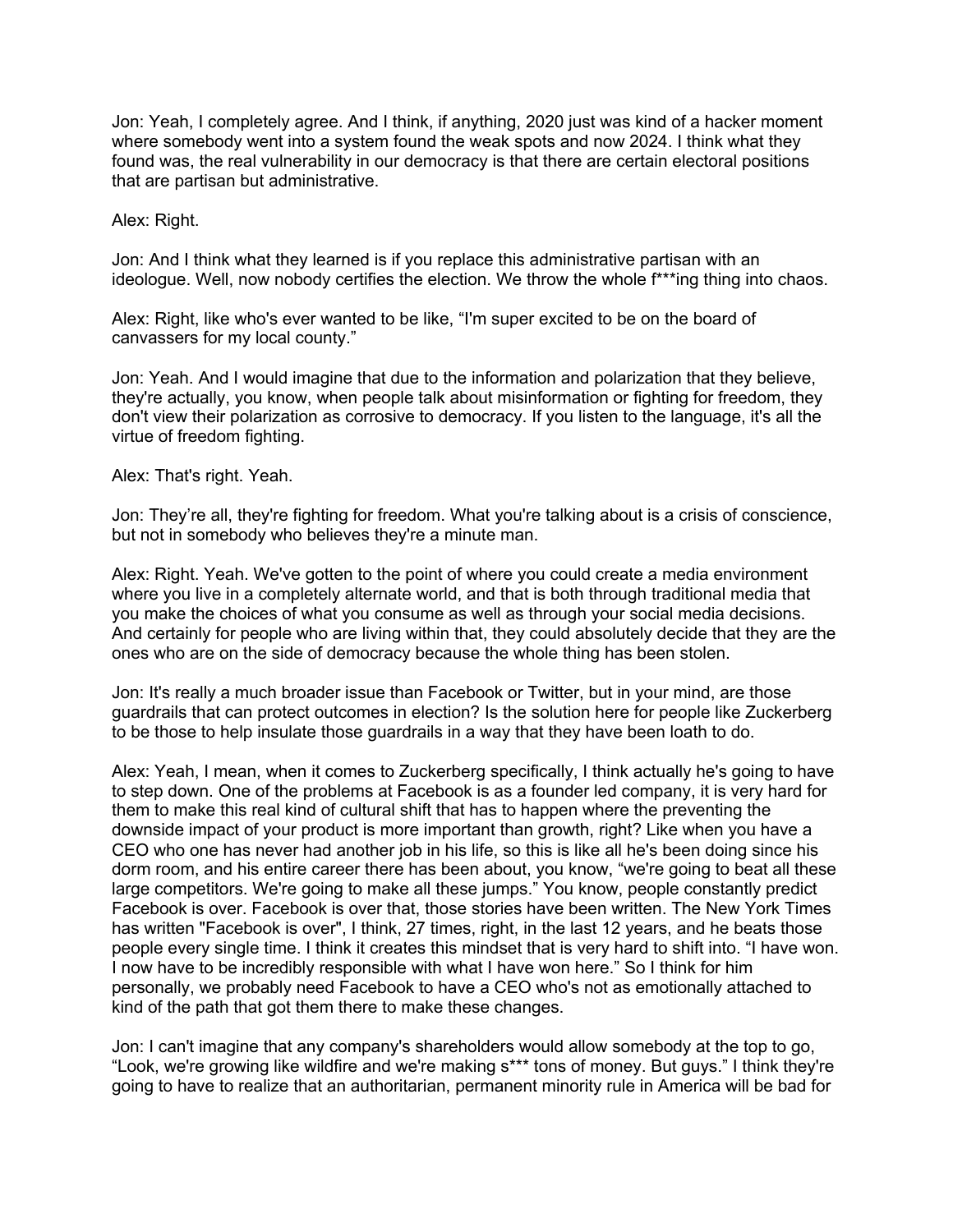their profits. And if they don't think that… I don't, you know, I don't think they change, I don't think the incentives are there for them to change.

Alex: Yeah. I mean, you're right. It's hard. And I think it's, it's even harder in the international context, right? Because in the U.S., you know, none of those senators were saying Facebook is under-regulated in the U.S., right? Because there's very little regulation, a lot of that goes back to the First Amendment. In the global context, a lot of the problem is that Facebook and Twitter and YouTube and other platforms that are made for American audiences that are designed like in the context of we live in a democracy and we have a First Amendment are being massively used against people and that the companies are actually way too close to the current ruling parties. And so we have this actually crazy inversion of you know needing some kind of regulatory structure in the United States, whereas what you might call overregulation overseas, where the people who are currently in charge have incredible power to suppress the speech of their enemies. And and and I think that's one of the things that makes it incredibly hard to deal with because we've got to be really careful in the U.S. when we create levers of control that those levers one, are not used immediately overseas and two –

Jon: And you can't reverse engineer them.

Alex: – Yeah, exactly.

Jon: Intentional, you know, unintentional collateral damage. But isn't that the thing that I always look at in other countries like the Philippines or things like that where this journalist Maria Ressa is, you know, charged with cyber libel and all these other things. And they put her in jail and she's saying that the misinformation there is is worse than almost anywhere else. Is that that authoritarians around the world, and I think people like Bannon and all those are are a part of this, view those regimes as test kitchens for authoritarian principles. Who is it that, you know, where is it that we demonize a group that's most effective in terms of helping us consolidate our power? What are the best ways to polarize?

Alex: Yes, I would add Brazil and India –

Jon: Sure.

Alex: – Two countries there where you have democratically elected authoritarians. They're winning fair and square. And then they turn around and they utilize the popular support to suppress their enemies.

Jon: Right and they consolidate the judiciary and they consolidate the media and they consolidate all those levers that would function as a kind of opposition. And they consolidate all the administrative democratic levers and make them ideological.

Alex: Yeah, and that's it. I mean, Maria is an incredibly brave person to stand up against an adversary who has control of the judiciary, who controls the local media and then has these thousands and thousands of people who will go push ideas against her online. And so I do think that is something that these companies have to think about. If you're going to operate in the Philippines, if you're going to operate in India, then you do have a basic responsibility to live up to some kind of guidepost other than we're just going to follow local law. I think that is one of those kind of the — it is really easy to say, "OK, we're just we're law abiding citizens, we're gonna follow the law", and that sounds great to everybody. It's also great to say we protect human rights, and it turns out you can't do both of those, right? And so from my perspective, I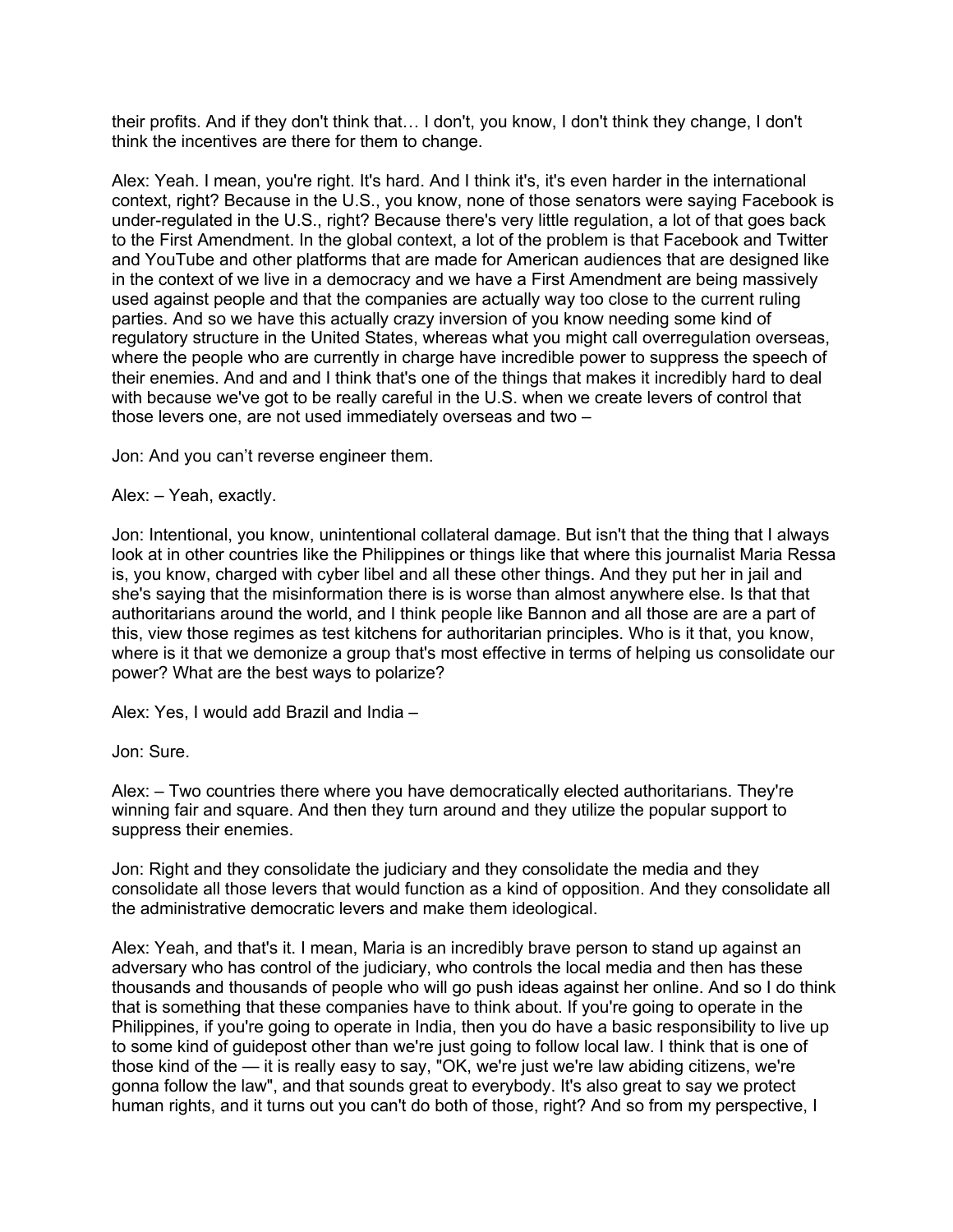would prefer the companies decide we're going to be, we're going to have an idea of what we think human rights are and even if that makes us a little bit colonialist, honestly, in some of these countries, our platform, because we are providing the product, we are providing the amplification, we will decide that we're going to stand up for human rights over the laws that are passed locally that we know are being used specifically to suppress people. And I think that has been a step the companies haven't done because that makes it very hard to operate in those countries.

Jon: Right. But what specifically, other than a theoretical standing up for a more ethical product, what is something specific and actionable that they could do?

Alex: So one, I would like to see on an international basis, especially, I'd like to see the tech companies starting with Facebook to split up the teams who decide what is allowed on the platform and the people who keep governments happy. So at Facebook, that's one big, unified team. I think that's actually a core of a lot of the international problems that —

Jon: They have a team that keeps governments happy?

Alex: – Yeah, government affairs, just like any other big corporation, you have lobbyists. So the lobbyists and the communications people also report to the same person. Now, Nick Clegg, you know, the ex-deputy prime minister of the UK.

Jon: Aye! Aye!

Alex: As the people who decide what is allowable speech, political speech in India. And so that is a bad place to be, we're like our ability to service all of these consumers in India is based upon the Hindu Nationalist Party being happy with us. That cannot help but leak over into what they prioritize. So I think that's one thing. I think there needs to be a massive investment in international content moderation, not necessarily in the political stuff. American companies need to decide "We have a point of view on human rights globally." Like they have to say, like, "this is our point of view and we are not going to be neutral here", right? And if that means that we're going to lose some money, we can do so. But like they can't they can't just pretend that they have neutrality.

Jon: So basically what you're saying is in the war for a free and fair democracy, companies, especially with platforms of that power and communication, have to take a side and that side has to be for equitable democracy, not misinformation.

Alex: That's totally right. I think there's a parallel here of kind of the media view from nowhere for kind of the elite journalistic circles. That people have decided that just saying, "Oh, the Republicans say this, the Democrats say this and then we're gonna balance it"

Jon: Editorial authority and it has to be expressed.

Alex: It's the parallel, I think, for online.

Jon: Alex, I'm with you, man. Hey, thank you so much. Does this get me college credits at Stanford? This conversation? Anyway, it doesn't have to be four credits if it's one credit.

Alex: So rich celebrities getting credit at Stanford turns out to be a thing that is a problem that people going to jail for.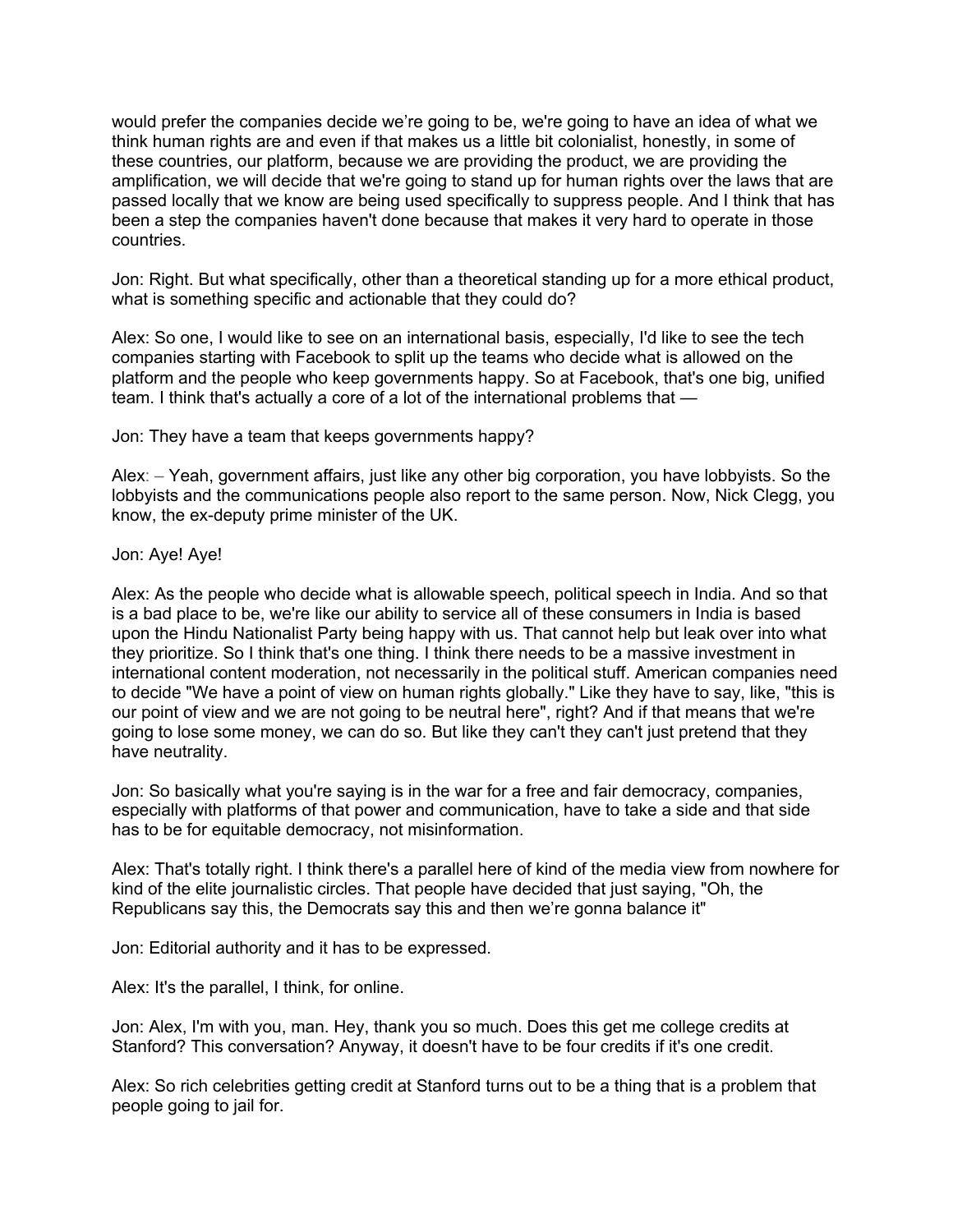# [ALEX LAUGHS]

Jon: Really? What if I told you that I was on the rowing team?

Alex: Oh, you definitely. You have the physique, I think of an Olympic class rower, for sure. Welcome to Stanford. Go Cardinals!

## [JON LAUGHS]

Jon: Yeah. All right, Alex. Hey, man, thank you so much. Really appreciate your time and the conversation. Man, I think it's going to be the battle lines of this century.

Alex: Yeah. Thank you, sir. I appreciate you doing this work.

Jon: Thanks, man.

## [TRANSITION]

Jon: I found that very interesting and somewhat dispiriting because the guy who was in charge of security for Facebook, his solution for this feels like it's not necessarily on the table because it had to do with companies realizing that fighting for democracy and rights is in their self-interest, capitalistically, which feels like, maybe it won't happen.

Kasaun: I don't think the probability is that high.

## [JON LAUGHS]

Trey: Is that, is that even true? Is it in their best interest from a financial standpoint?

Jon: Well, no, that's my my point, because what he was saying was, "If you're in India, in a place where the regime wants you to only use a certain kind of information and they're controlling the dissemination of that information in a much stronger way, that they're applying the levers in a much more authoritarian way than anywhere else. If you don't comply with that, they'll just go, 'Oh, you know who we should talk to, face template, face page. It's the new one that we just created and we'll use them.'" So I think their fear is they lose market share if they push back on what they think are authoritarian or misinformation or exploitative information. I mean, in Myanmar, they use Facebook to find the people who are going against the regime and they, then they, you know, imprison them, kill them. You know, Facebook is used as, a as a tool for the regime.

Kasaun: It's a wiretap.

Jon: Yes, that's exactly right. Before we go, Kasaun, I believe you may have a last treat for us. Would you like to introduce this piece?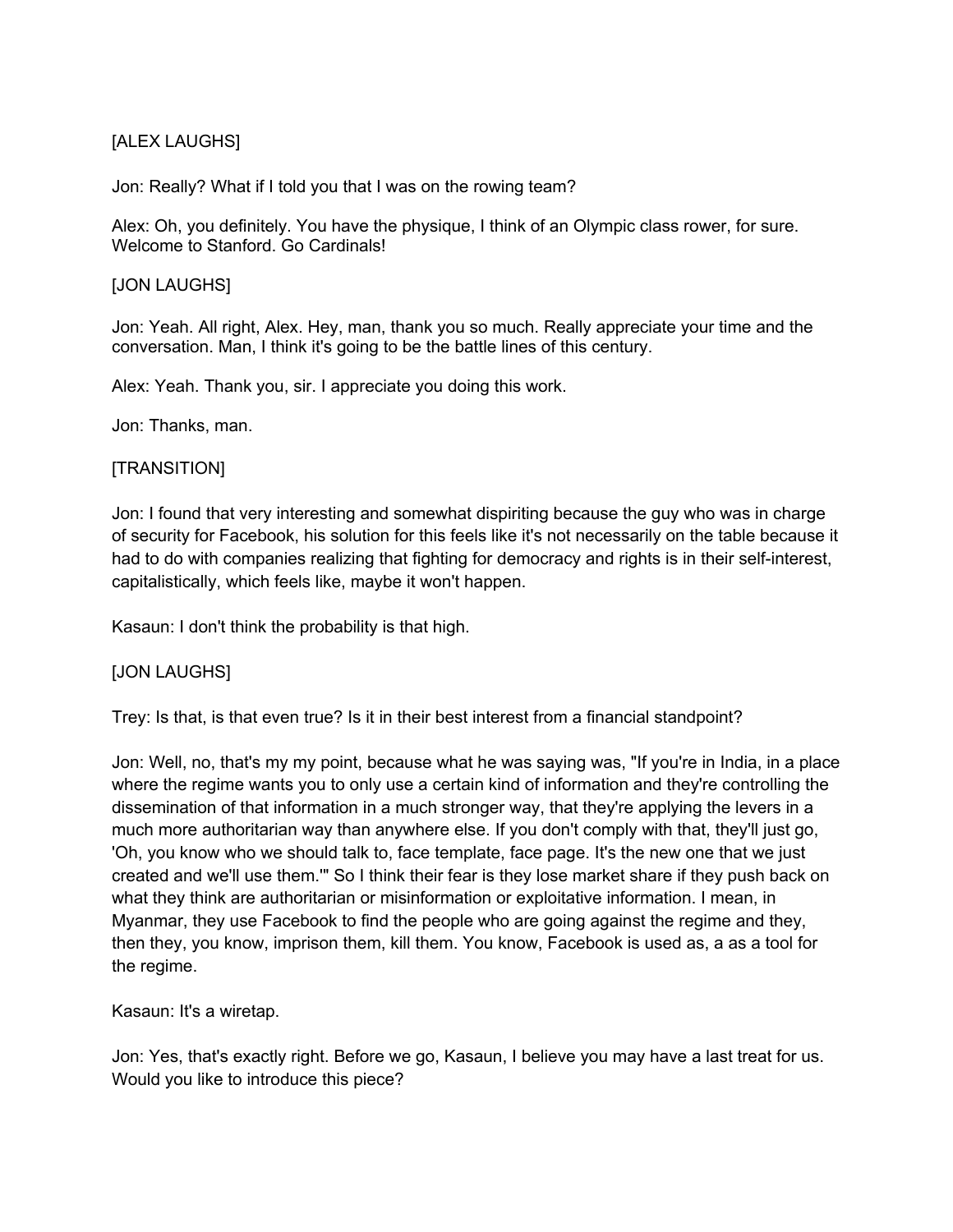Kasaun: Absolutely, Jon!

Jon: Thank you, Kasaun. Very enthusiastic!

Kasaun: So listen, if you've seen the Freedom episode, I actually wrote a sketch for the Queen Jenifer Lewis. And it's a piece where she's talking directly to people who compared mask mandates to slavery in a piece we called 'Oppression Mentor' because you might be new to oppression and you might need some help from black people who've been dealing with it for a really long time. So Jenifer Lewis, of course, killed it as only Jennifer Lewis can, and we wanted to share it with you. So here's the sketch! Take it away, auntie.

[SFX CUE]

# [SKETCH CLIP]

Jenifer Lewis: Oh. Hello. I hear wearing a mask has made you oppressed. You might be new to being oppressed. Well, I have some advice to help you out. Tip one, have y'all lost your goddamn minds? Shut the f\*\*\* up. Shut the f\*\*\* up. Black people have been dealing with oppression for 400 years and y'all couldn't last ten months. They picked cotton. You just have to wear it. We're trying to sell you a mask. Not sell you. You stupid motherf\*\*\*ers. You're not enslaved. You're uncomfortable and I'm so sorry. A\*\*holes.

[MUSIC CUE]

Jenifer: You are not oppressed. You better put that s\*\*\* to rest.

# [SFX CUE]

Jon: Final question. If black people are Scottie Pippen in this country, are Jews Steve Kerr?

## [LAUGHS]

Jon: Because we have a role. We have a role! It's very prescribed, very small. People love him, some people hate him. But he does every now in a game boom! You know.

Kasaun: You know, in the joke, you'd be Jerry Colangelo.

## [LAUGHS]

Kasaun: You're not even on the team really. It just — you put the whole team together and you get to sit in the dock.

Jon: You know what? At first I thought you were gonna say Krauss so I feel a little bit better. I get that.